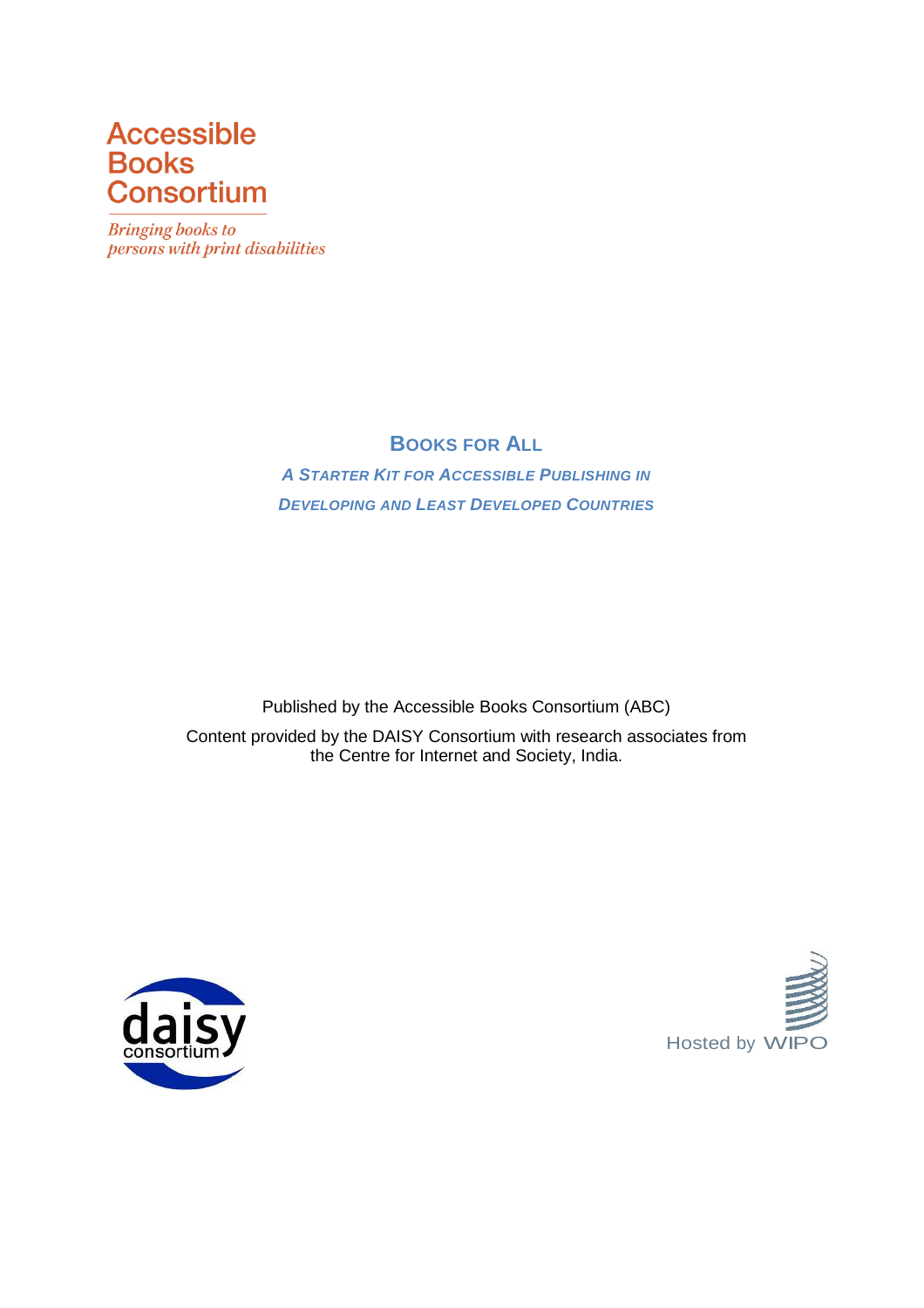#### **Authors, Researchers and Reviewers:**

Mr. Dipendra Manocha: Lead trainer and provider of technical support, DAISY Consortium Mr. Prashant Ranjan Verma: Consultant on training and technical support, DAISY Consortium Dr. Nirmita Narasimhan: Policy Director, Centre for Internet and Society Siddharth Chadha: Research Consultant, Centre for Internet and Society Rishika Rangarajan: Former Intern, Centre for Internet and Society Nicolaas Faasen: Publishing Consultant, South Africa

#### **Disclaimer:**

All reasonable precautions have been taken to verify the information contained in this publication. However, the published material is being distributed without warranty of any kind, either expressed or implied. The responsibility for the interpretation and use of the material lies with the reader. In no event shall the DAISY Consortium, the Center for Internet and Society, or WIPO, be held liable for any consequences of its use.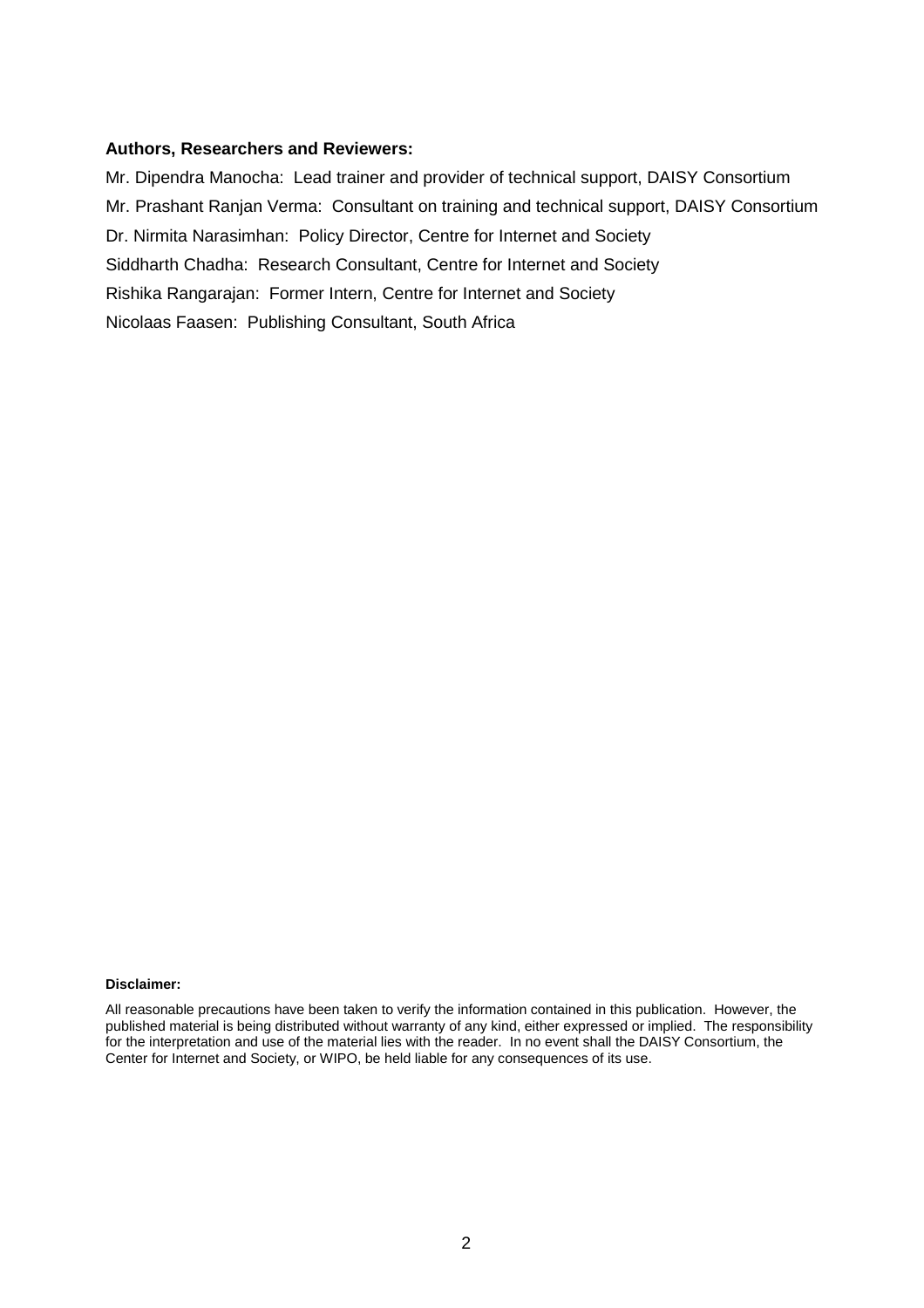## TABLE OF CONTENTS

| 1            |       |                                                                                            |  |  |  |  |
|--------------|-------|--------------------------------------------------------------------------------------------|--|--|--|--|
|              | 1.1   |                                                                                            |  |  |  |  |
|              | 1.2   |                                                                                            |  |  |  |  |
|              | 1.3   |                                                                                            |  |  |  |  |
|              | 1.4   |                                                                                            |  |  |  |  |
|              | 1.5   |                                                                                            |  |  |  |  |
|              | 1.6   |                                                                                            |  |  |  |  |
|              | 1.7   |                                                                                            |  |  |  |  |
|              | 1.8   | International cooperation towards accessibility of books: the Accessible Books Consortium7 |  |  |  |  |
|              | 1.8.1 |                                                                                            |  |  |  |  |
| $\mathbf{2}$ |       |                                                                                            |  |  |  |  |
|              | 2.1   |                                                                                            |  |  |  |  |
|              | 2.1.1 |                                                                                            |  |  |  |  |
|              | 2.1.2 |                                                                                            |  |  |  |  |
|              | 2.2   |                                                                                            |  |  |  |  |
|              | 2.2.1 |                                                                                            |  |  |  |  |
|              | 2.2.2 |                                                                                            |  |  |  |  |
|              | 2.2.3 |                                                                                            |  |  |  |  |
|              | 2.3   |                                                                                            |  |  |  |  |
|              | 2.4   |                                                                                            |  |  |  |  |
| 3            |       |                                                                                            |  |  |  |  |
|              | 3.1   |                                                                                            |  |  |  |  |
|              | 3.2   |                                                                                            |  |  |  |  |
|              | 3.3   |                                                                                            |  |  |  |  |
|              | 3.4   |                                                                                            |  |  |  |  |
|              |       |                                                                                            |  |  |  |  |
|              | 3.5   |                                                                                            |  |  |  |  |
|              | 3.6   |                                                                                            |  |  |  |  |
|              | 3.7   |                                                                                            |  |  |  |  |
|              | 3.8   |                                                                                            |  |  |  |  |
|              | 3.9   |                                                                                            |  |  |  |  |
| 4            |       |                                                                                            |  |  |  |  |
|              | 4.1   |                                                                                            |  |  |  |  |
|              | 4.2   |                                                                                            |  |  |  |  |
|              | 4.3   |                                                                                            |  |  |  |  |
|              | 4.4   |                                                                                            |  |  |  |  |
|              | 4.5   |                                                                                            |  |  |  |  |
|              | 4.6   |                                                                                            |  |  |  |  |
|              | 4.7   |                                                                                            |  |  |  |  |
| 5            |       |                                                                                            |  |  |  |  |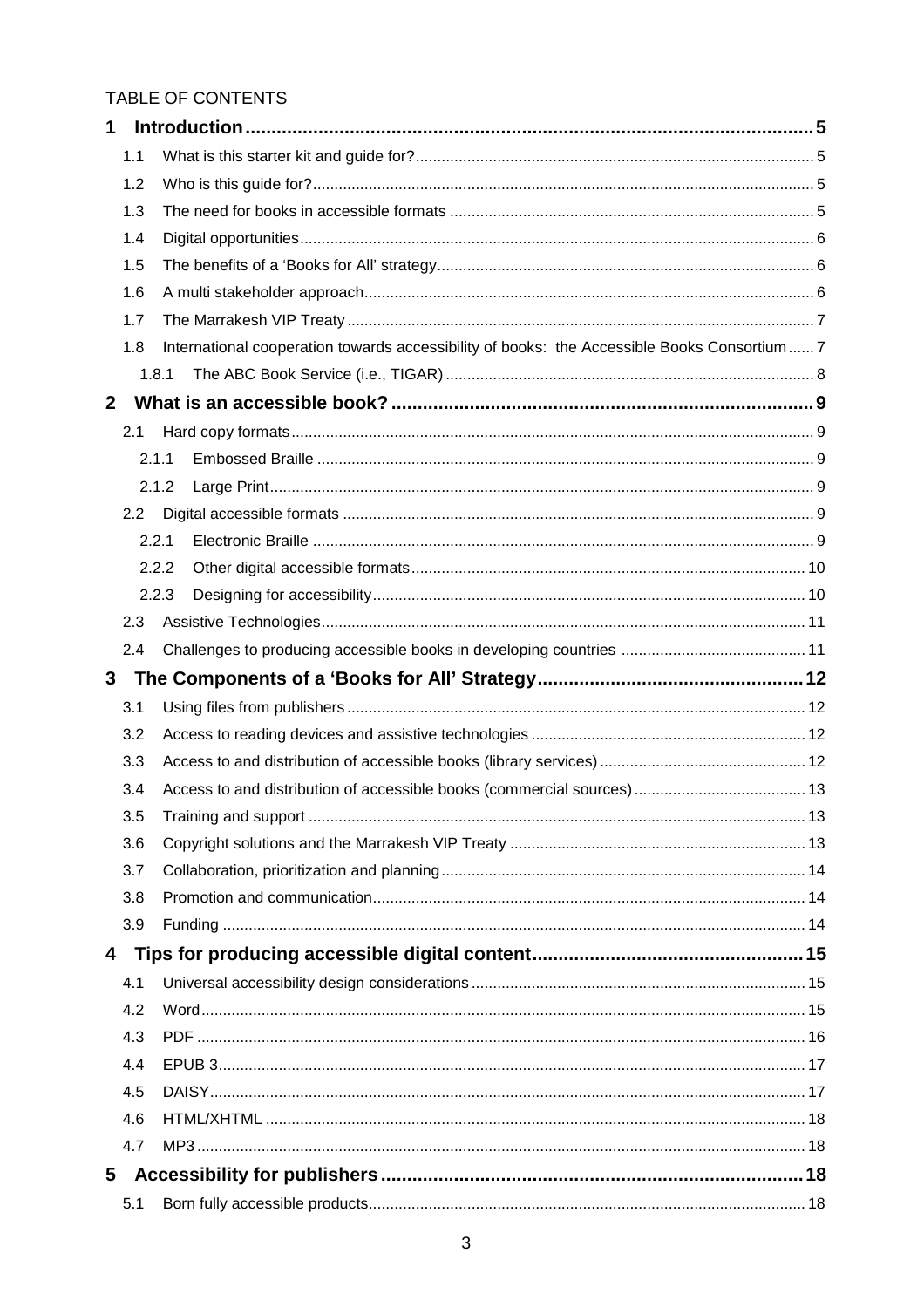| 5.2           |                                                                                        |  |  |  |  |
|---------------|----------------------------------------------------------------------------------------|--|--|--|--|
| 5.3           |                                                                                        |  |  |  |  |
| 5.4           |                                                                                        |  |  |  |  |
| $5.5^{\circ}$ |                                                                                        |  |  |  |  |
| 5.6           |                                                                                        |  |  |  |  |
|               |                                                                                        |  |  |  |  |
|               |                                                                                        |  |  |  |  |
|               |                                                                                        |  |  |  |  |
|               |                                                                                        |  |  |  |  |
|               |                                                                                        |  |  |  |  |
|               | Annex 3: Case Study - Inclusive Publishing in Bangladesh - the training experience  25 |  |  |  |  |
|               |                                                                                        |  |  |  |  |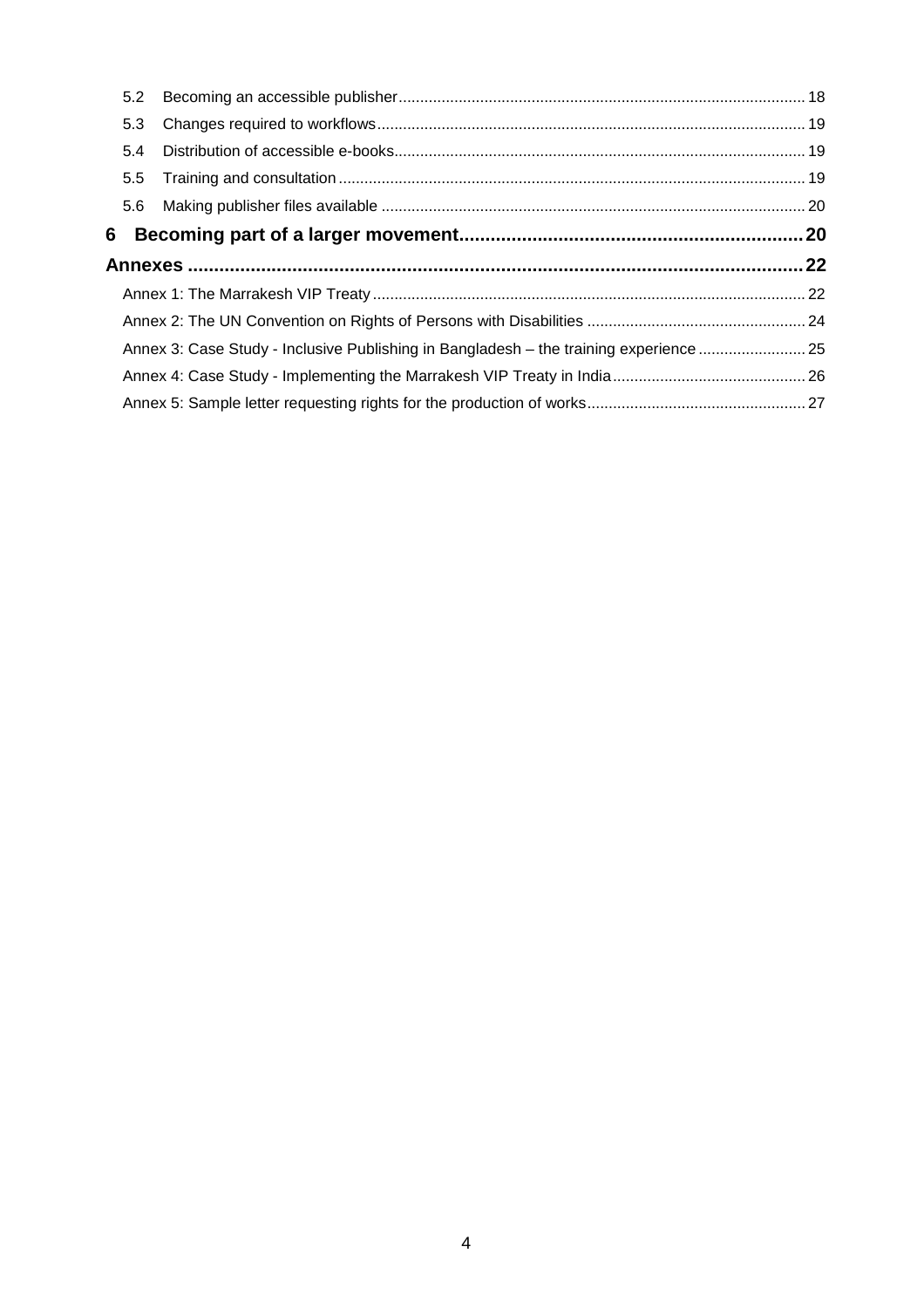# **1 Introduction**

## 1.1 What is this starter kit and guide for?

This starter kit and guide (the guide), published by the Accessible Books Consortium, provides stakeholders in developing and least-developed countries with information about how they can work together to significantly increase the number of books for people who are blind, visually impaired or otherwise print disabled (referenced throughout the guide as people with sight loss and print disabilities). It is an introduction to help build awareness and understanding of the components of a national 'Books for All' strategy, why it is needed and how to produce books in accessible formats.

The guide draws on the experience of the Accessible Books Consortium's training and technical assistance projects that were established in Bangladesh, India, Nepal and Sri Lanka. These four pilot projects resulted in the production of 1588 educational books in national languages in accessible formats, which benefited 23,500 students with sight loss and print disabilities.

# 1.2 Who is this guide for?

This guide has been designed for a range of stakeholders, all of which have a role in developing, implementing and managing a 'Books for All' strategy in a developing country. This includes:

- $\Box$  Organizations and NGOs providing services to people with sight loss and print disabilities;
- Departments of Education;
- $\Box$  Libraries, universities and schools, including those with disability resource centers;
- $\Box$  Government departments responsible for disability, technology, copyright and business;
- □ Commercial publishers and content generators;
- □ Copyright organizations;
- D Publishers associations;
- □ Book distributors and sellers; and
- □ Any organizations or individuals willing and able to provide resources and funding in support of initiatives to increase access to books for people with print disabilities.

#### 1.3 The need for books in accessible formats

Access to the written word is crucial to allow people to participate fully in society. It is important for education, success in the workplace, scientific progress, political involvement and, not least, creative play and leisure. People with sight loss and print disabilities are not able to access books in standard print and face real barriers to accessing information. In developing countries, they are usually dependent on others reading to them or having books prepared in alternative formats such as Braille, Large Print or Audiobooks.

<span id="page-4-0"></span>There are over 285 million blind and partially sighted people in the world, and even more with other print disabilities who cannot effectively read print because of a physical, perceptual, developmental, cognitive or learning disability. According to the World Health Organization (WHO Global Estimates of Disability [Prevalence\)](http://www.who.int/disabilities/world_report/2011/report.pdf), 90% of these people live in developing countries. In most developing countries, less than one per cent of books are available in accessible formats.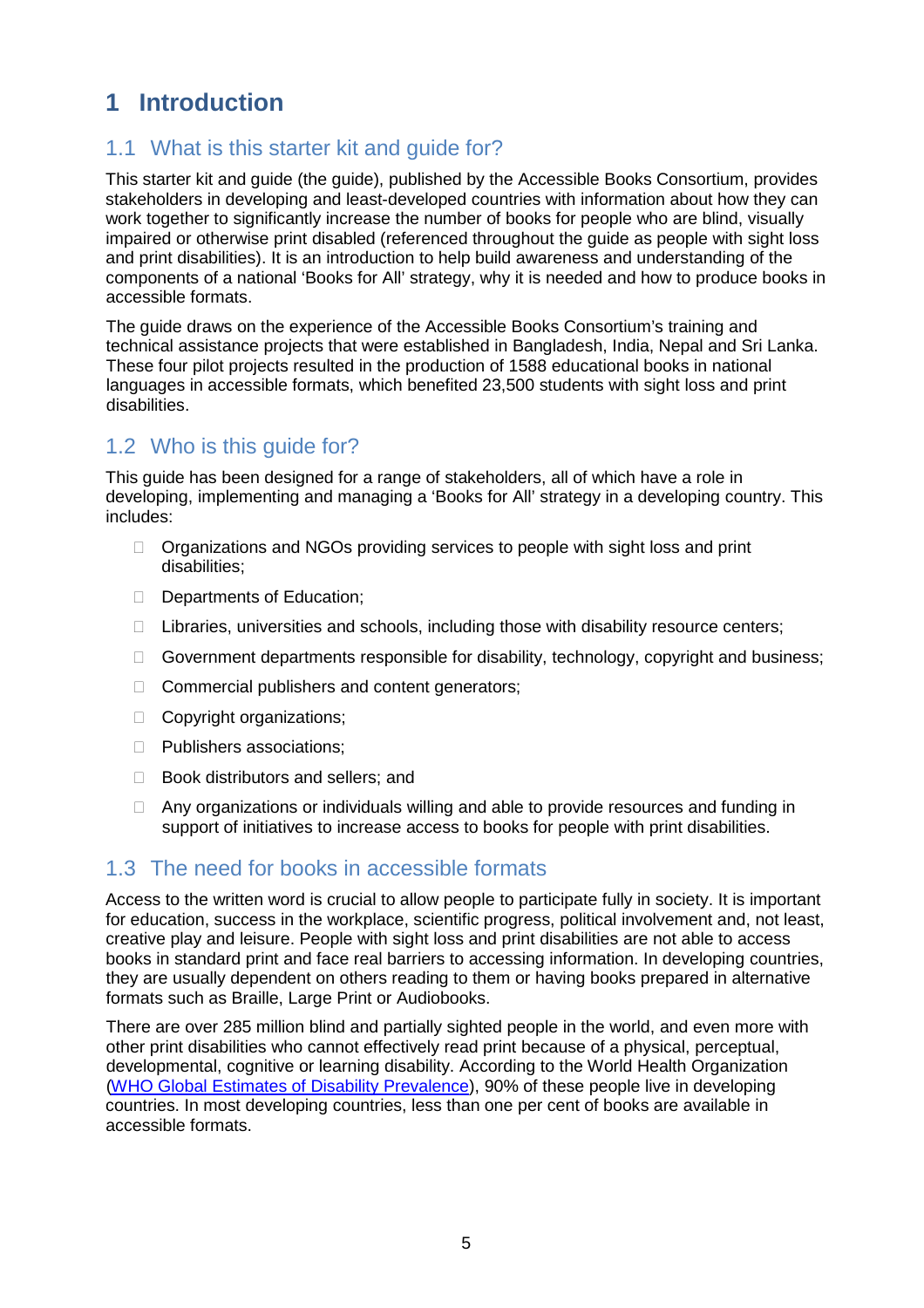# 1.4 Digital opportunities

Traditionally, most books in accessible formats have been produced by charitable organizations or individuals supporting people with sight loss and print disabilities. These have generally been produced by recording a person narrating a book, or by scanning printed books, then editing and transforming them into digital files. This is a costly and time-consuming republishing process.

Modern technologies now provide the potential for publishers to produce 'born fully accessible' digital books designed for reading by everyone including those with full sight as well as those with sight loss and print disabilities. People with sight loss and print disabilities can 'read' such digital books using 'text to speech' software on computers and mobile devices, or by using refreshable Braille readers, or by adapting the presentation of content (e.g., enlarging fonts or changing background colour) using assistive technologies. However, all digital books are not 'automatically' accessible. They are only accessible if properly designed to include accessibility features.

The transition from traditional to fully accessible practices (also known as 'inclusive publishing') in a country is a long-term process that requires commitment, support and collaboration from many stakeholders. Many developing countries do not yet have an established e-book market and accessible reading devices are not widely available. This guide encourages stakeholders in developing and least developed countries to work together to embrace the opportunities that digital technologies now provide to significantly increase the number of accessible books.

## 1.5 The benefits of a 'Books for All' strategy

Major benefits can be gained from developing and implementing a 'Books for All' strategy, for people with sight loss and print disabilities, for stakeholder organizations in a country, including those with a commercial interest, and for a nation as a whole. These include:

- $\Box$  People with sight loss and print disabilities are able to make a fuller contribution to society as well as lead more fulfilled and independent lives. In particular, children can attain higher levels of education and qualifications by accessing the curriculum through digital books. Adults are more easily able to gain employment.
- $\Box$  A common understanding of accessible publishing and collaboration amongst stakeholders will assist the implementation of the *Marrakesh Treaty to Facilitate Access to Published Works for Persons Who Are Blind, Visually impaired or Otherwise Print Disabled* (see [Annex](#page-21-0) 1 for more details).
- $\Box$  It supports compliance with the requirements of national disability laws, including those set out in the UN Convention on the Rights of Persons with Disabilities (see [Annex](#page-23-0) 2 for more details).
- $\Box$  Commercial organizations can reach new consumers and markets.
- $\Box$  All consumers will benefit from enriched design of published digital products. Accessibility features required for people with sight loss and print disabilities can also provide significant added value to persons who are sighted.
- $\Box$  Many organizations will benefit from cost savings in the production processes used to produce and distribute accessible books.

## 1.6 A multi stakeholder approach

Changes are required throughout the publishing and accessibility 'ecosystem'. Success depends on a network of stakeholders working together towards a common goal. No one organization can solve the problem alone. For example, in most developing countries, charitable organizations, government and commercial publishers will all need to contribute to the production and distribution of books in accessible formats.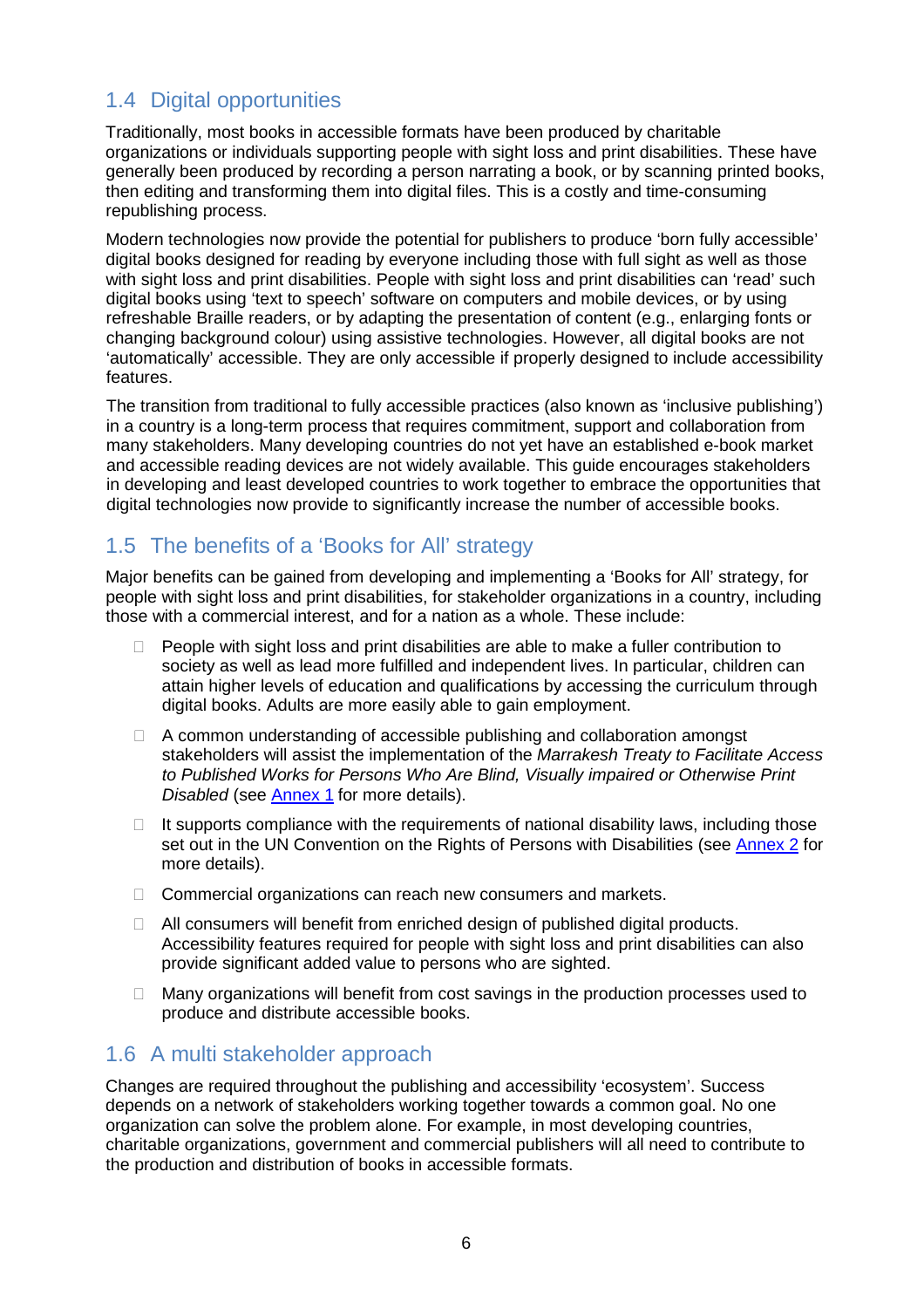A range of organizations are required to contribute to the different components of a national 'Books for All' strategy, which include:

- $\Box$  Production of books in accessible formats:
- $\Box$  Producing and making available reading devices and assistive technologies;
- $\Box$  Distributing accessible books through local library services;
- $\Box$  Training in the above;
- $\Box$  Implementation of, or improvements to, exceptions and limitations in national copyright legislation;
- □ Collaboration, prioritization and planning amongst stakeholder organizations;
- $\Box$  Promotion and communication of solutions and services available; and
- □ Funding.

Local champions need to advocate on behalf of people with sight loss and print disabilities and act as a catalyst to bring the different stakeholders together. See [Annex](#page-24-0) 3 for a case study showing how a multi-stakeholder approach in Bangladesh has brought about real change.

For commercial publishers these changes need not be painful, as they could well contribute to better financial results.

## [1](#page-4-0).7 The Marrakesh VIP Treaty<sup>1</sup>

The *Marrakesh Treaty to Facilitate Access to Published Works for Persons Who Are Blind, Visually Impaired, or Otherwise Print Disabled* (the Marrakesh VIP Treaty) is the latest addition to the body of international copyright treaties administered by the World Intellectual Property Organization (WIPO), a United Nations specialized agency. It has a clear humanitarian and social development dimension, and its main goal is to create a set of mandatory limitations and exceptions for the benefit of people who are blind, visually impaired and otherwise print disabled.

It requires Contracting Parties to introduce a standard set of limitations and exceptions to copyright rules in order to permit reproduction, distribution and the making available of published works in formats designed to be accessible to those with sight loss and print disabilities, and to permit exchange of these works across borders by organizations that serve those beneficiaries.

[Annex](#page-25-0) 1 has more details about the Marrakesh VIP Treaty and **Annex 4** has a case study about implementing the Marrakesh VIP Treaty in India.

#### 1.8 International cooperation towards accessibility of books: the Accessible Books Consortium

The Accessible Books Consortium (ABC) was launched in June [2](#page-6-0)014.<sup>2</sup>

The aim of the ABC is to increase the number of books worldwide in accessible formats and to make them available to people with sight loss and print disabilities.

The ABC is a multi-stakeholder international alliance comprised of WIPO, organizations that represent people with sight loss and print disabilities (including the World Blind Union) libraries for those with sight loss and print disabilities, and organizations representing publishers and

 $\overline{a}$ 

<sup>1</sup> Summary of the Marrakesh Treaty to Facilitate Access to Published Works for Persons Who Are Blind, Visually Impaired, or Otherwise Print Disabled (MVT) (2013)

<span id="page-6-1"></span>[http://www.wipo.int/treaties/en/ip/marrakesh/summary\\_marrakesh.html](http://www.wipo.int/treaties/en/ip/marrakesh/summary_marrakesh.html)

<span id="page-6-0"></span> $2$  See more about Accessible Book Consortium (ABC) at

<http://www.accessiblebooksconsortium.org/portal/en/index.html>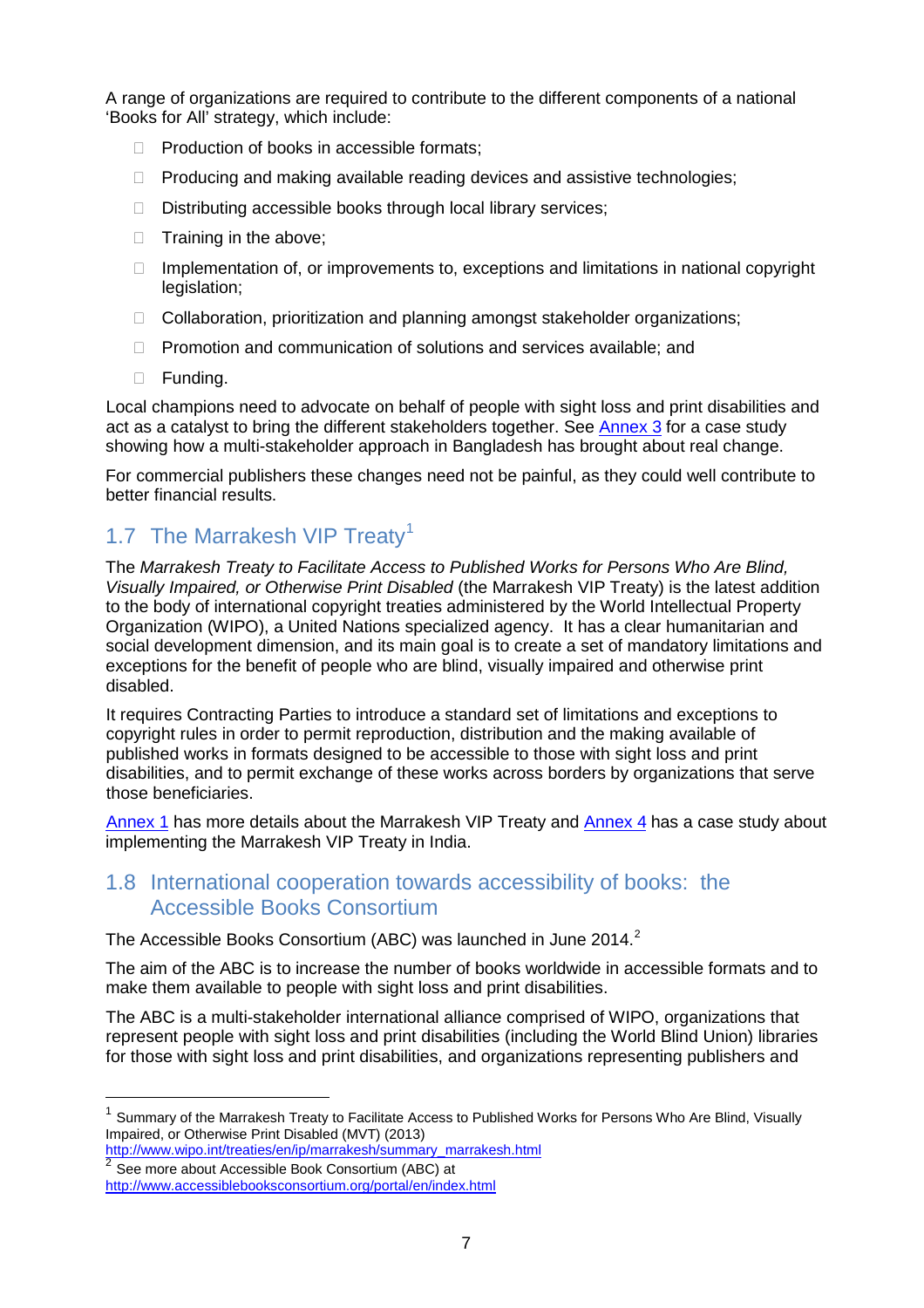authors.

ABC carries out activities in three areas to fulfill its mandate, namely:

- **Capacity Building**, i.e., technical training is provided in developing countries to local NGOs, Departments of Education and commercial publishers in the production and distribution of books in accessible formats;
- **ABC Book Service** (formerly known as TIGAR) is a global library catalogue of books in accessible formats located at WIPO's headquarters in Geneva, Switzerland. Its beneficiaries are libraries serving the print disabled as well as their patrons. Participating libraries contribute their catalogues of searchable titles to the service to make accessible format books available to persons who are print disabled; and
- **Inclusive Publishing**, which is the promotion within the commercial publishing industry of accessible book production techniques so that published books are usable from the outset by both sighted people and those with print disabilities.

#### 1.8.1 The ABC Book Service (i.e., TIGAR)

As explained above, the ABC Book Service, hosted at WIPO, makes it easier for participating institutions to search internationally for books in accessible formats, and to exchange them across national borders. The ABC Book Service sets out conditions for participants for the exchange of copyrighted materials. The service currently requires that copyright holders grant permission in order to allow the cross-border exchange of electronic files of accessible books that have already been produced legitimately by an institution under a national copyright exception or license. Once the Marrakesh VIP Treaty is implemented, permission clearance should no longer be required in those countries that have ratified the treaty.

Participation in the ABC Book Service is free of charge. No membership fee or financial contribution is required from a participating institution or end-user. The Service enables secure and transparent file exchange among these institutions.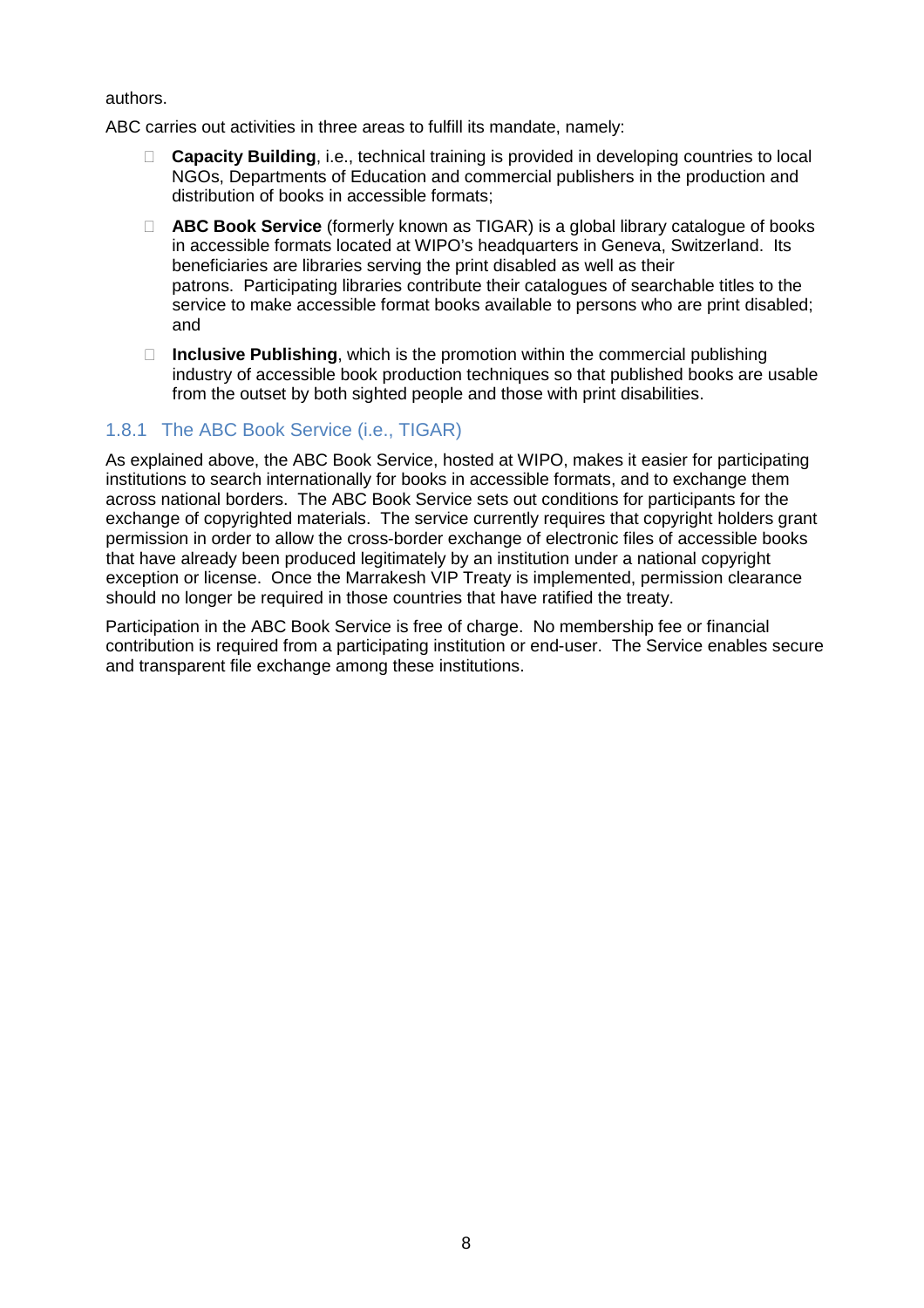# **2 What is an accessible book?**

For the purposes of this guide, an accessible book is one that can be used by a person with sight loss or a print disability to read all of its content.

Accessible books can come in many forms and are increasingly digital, although hard copy formats like Braille and large print (see below) continue to be used too. Digital accessible books can be delivered to end users using different media including CDs, DVD and memory cards, or they can be downloaded or streamed directly to an end user's device, or the device can be provided with pre-loaded content. Accessible books can also be 'read' using assistive technology software on a range of devices including computers, tablets and smartphones.

Assistive technology software enables people with sight loss or print disabilities to:

- $\Box$  Listen to audio content that has been created by recording a person reading a book aloud;
- $\Box$  Listen to computer generated audio content that has been produced using 'text to speech' conversion software that reads the text and converts it into an artificial voice;
- $\Box$  Adapt and see text and other content in different ways to make it more accessible, for example, by enlarging the font, changing background colour or adjusting the contrast of a screen;
- $\Box$  Feel small pins on refreshable Braille devices where text has been converted by a screen reader into Braille characters.

More details about these formats follow.

### 2.1 Hard copy formats

These formats, such as embossed Braille or large print, continue to be used and are important for those without access to, or unable to use, digital media. The creation, editing and production processes are time consuming and costly, but for many people, these are the only media that they can use or to which they have access.

#### 2.1.1 Embossed Braille

Electronic text files that have been scanned, or provided by publishers, are edited and converted using specialist software into electronic Braille files. Embossers use these files to create books embossed on thick paper. The text is represented by raised dots on the paper and read by the reader feeling the dots with their fingers. The paper is thicker and page size is larger than standard A4 paper. Each book is normally collated into a number of volumes.

#### 2.1.2 Large Print

Electronic text files, such as Microsoft Word files, are edited to enlarge the font size to at least 18 point size and printed on standard or large sized paper. The increased font size means that large print books are much larger than standard books. They may need some redesign to fit on the page.

### 2.2 Digital accessible formats

#### 2.2.1 Electronic Braille

The same electronic files used to create hard copy embossed Braille books can be used to produce refreshable Braille on electronic Braille display devices attached to computers, tablets and mobile phones. The user can feel raised pins in these devices to read the content.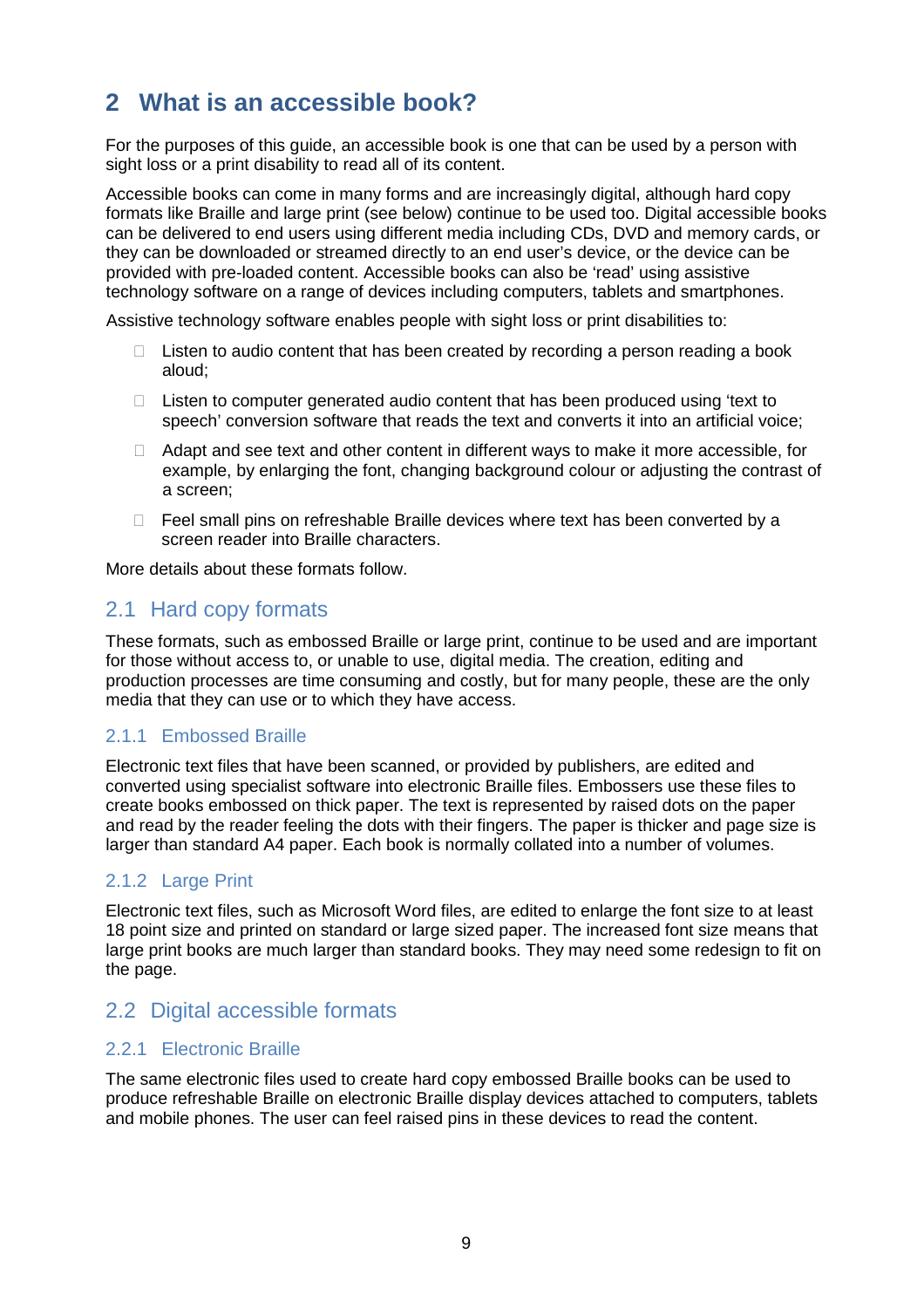#### 2.2.2 Other digital accessible formats

Content can be represented in different media, namely text, pictures or graphics, audio and video. Audio content may be narrated by a person or synthetically generated by software. Digital books can include all of these media.

All of the following formats can be used to create digital accessible books. However, books in these formats are not automatically accessible. They need to have accessibility features built into their design, and some are easier to make accessible and use than others.

- □ Word processing formats such as Microsoft Word (.doc or .docx), Open Office/Libra Office (.odt) or Pages.
- $\Box$  PDF files used by publishers and other organizations for preparation of files ready for printing as well as electronic distribution. It should be noted that image-only PDFs are completely inaccessible.
- □ HTML or XHTML content designed for web pages.
- $\Box$  DAISY books: digital books with navigation features that can deliver text only, audio content synchronized with digital text or audio content.
- $\Box$  EPUB 3 e-books: the emerging standard for digital publishing that can deliver text and multimedia content in fully accessible formats.
- $\Box$  MP3 audiobooks: books with audio content arranged in .mp3 files with some navigation.

In addition to the above, there are two other types of digital format:

- $\Box$  Those used by publishers in their internal production processes such as those generated by PageMaker, Indesign and QuarkXPress.
- $\Box$  Those used by e-book platform providers to deliver commercial e-books e.g. Mobi, AZW/KF8 (Amazon Kindle), iBook, eReader.

Please note, the formats included above are the more common digital accessible formats, but do not constitute a complete list.

#### 2.2.3 Designing for accessibility

People with sight loss or a print disability need to be able to navigate a digital book and be able to read and understand its content without being able to see it. Reading is achieved using 'text to speech' software or playing audio content on a computer, tablet or mobile device. Content may also be read using an electronic Braille reading device.

People with partial sight or other print disabilities, such as Dyslexia, need to be able to adapt the presentation of content on a screen by, for example, enlarging the font size or changing font and background colours. They may also need to use 'text to speech' and audio content.

In order for digital books to be fully accessible, the assistive technology needs to be able to prompt the user and present the content in a way that makes sense and provides access to all the information that a fully sighted person would have. Much of this is obvious to a fully sighted person. However, it needs to be made explicit to be usable by a blind person.

For example, people that can read printed text can see chapter or section headings, but someone who cannot see needs to be told that the text that forms a heading is actually a heading, for example a chapter heading. This also applies to other 'elements' of text like document titles or text that has been given special emphasis by using a bold or larger font or italics.

It is also important that a reader can navigate around a book like a fully sighted person can. They need to be able to jump between pages and chapter or section headings. Students, for example, need to be able to quickly navigate to a particular section of interest in a textbook that is appropriate to their studies.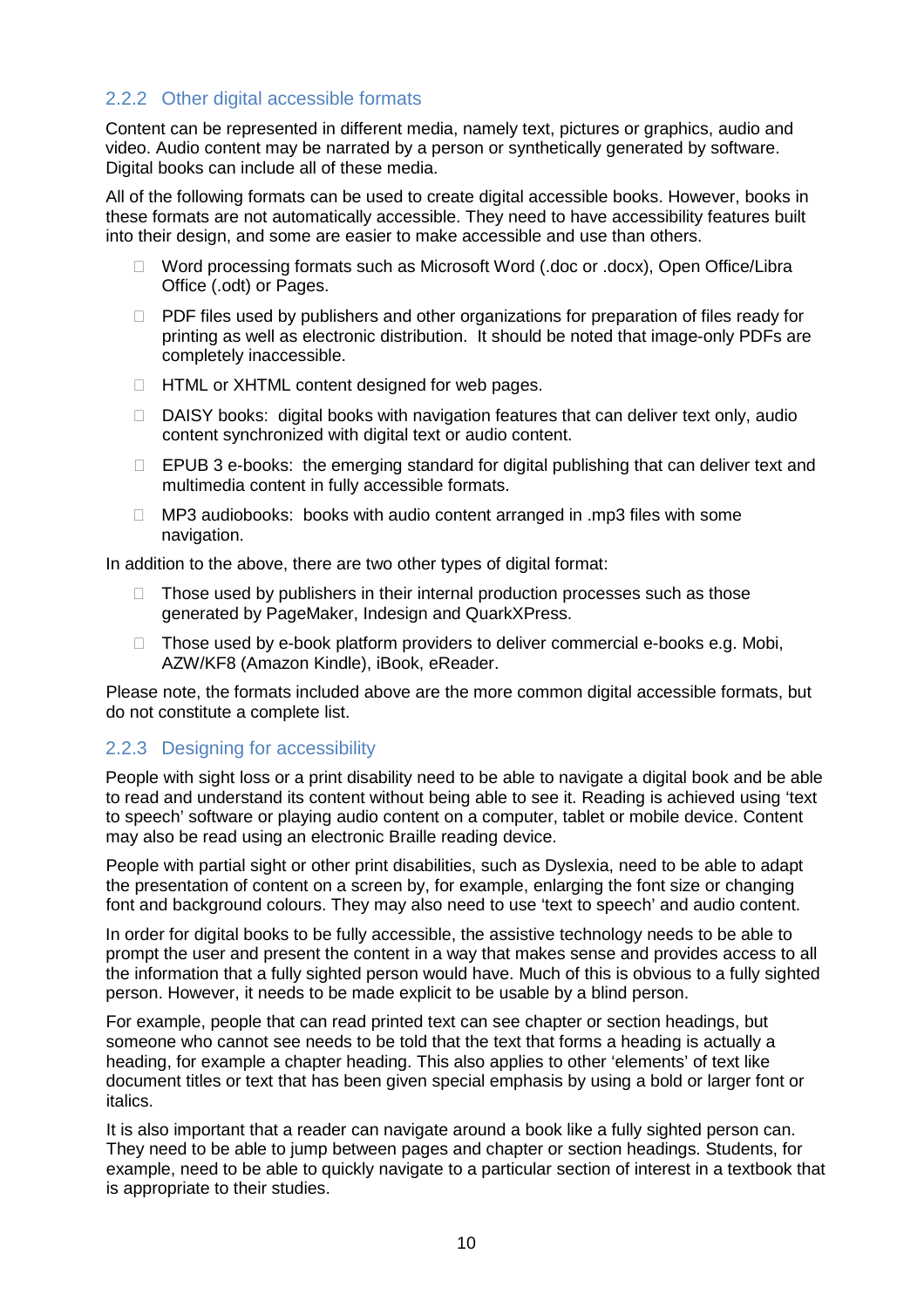Images and graphics often convey valuable information supporting the text of a book. For a blind person, the information contained in an image is not accessible unless the reader is told that an image exists and a meaningful description of the image is provided.

So in order for a reading device to be able to present information in an accessible way, the source document or file needs to be specially prepared. Most of this preparation is good 'publishing' practice that can create a better quality book that is usable for everyone and can be produced efficiently.

This preparation needs to identify or 'tag' the different elements of content, such as document titles, chapter or section headings and images, so that reading devices can differentiate the elements for the reader and create a navigation structure. The exact methods used to do this depend on the format of the digital book.

[Section](#page-14-0) 4 sets out tips that explain how to make books accessible.

It is also fundamental that fonts used when producing books are 'Unicode compliant' so that they can be used with assistive technology software. [Unicode](http://unicode.org/standard/WhatIsUnicode.html) is an international standard for consistent encoding, representation and handling of text in computers.

## 2.3 Assistive Technologies

The assistive [technology](http://www.atia.org/i4a/pages/index.cfm?pageID=3681) needed by a user on a device will depend on the individual's specific requirements, the device itself and the format of the accessible book. Many devices have built in accessibility features that may provide 'text to speech' access to different formats and allow changes to the presentation of text. However, some formats may require additional software or apps to be added, for example to be able to access DAISY, EPUB 3 or PDF files.

In developing countries, there may be a need to develop 'text to speech' software for national languages if it is not already available. For example, in an ABC project for the production and distribution of accessible books in Sri Lanka in 2015, software was developed to produce an effective 'text to speech' tool in Sinhalese.

See more about [assistive](http://webaim.org/articles/visual/blind) devices.

 $\overline{a}$ 

## 2.4 Challenges to producing accessible books in developing countriess

A number of challenges, which could be alleviated through training and technical assistance (i.e., capacity building), are hindering the process of providing access to special format works by people with sight loss and print disabilities. A survey by the DAISY Consortium, the World Blind Union, and the Assistive Technology Development Organization, conducted across various developing countries, highlighted some of these problems as follows:

- The first requirement for an organization is to be able to demonstrate that its beneficiaries have sight loss or are print disabled. A visit to Bangladesh and Sri Lanka showed that organizations serving people with sight loss and print disabilities do not necessarily have registries or adequate processes for registering beneficiaries.
- $\Box$  Organizations need training to produce books in accessible formats. They need to be able to transform those files into the exact format and make them available for use by beneficiaries with sight loss or print disabilities.
- $\Box$  Many publishers are simply unaware of the needs of people with sight loss or print disabilities and there is more often than not little or no communication between publishers and this community.

<span id="page-10-0"></span> $3$  Developing Countries Lack Capacity To Take Advantage Of Marrakesh Treaty By Catherine Saez, Intellectual Property Watch:

<http://www.ip-watch.org/2013/12/18/developing-countries-lack-capacity-to-take-advantage-of-marrakesh-treaty/> Accessed on 7<sup>th</sup> December 2014.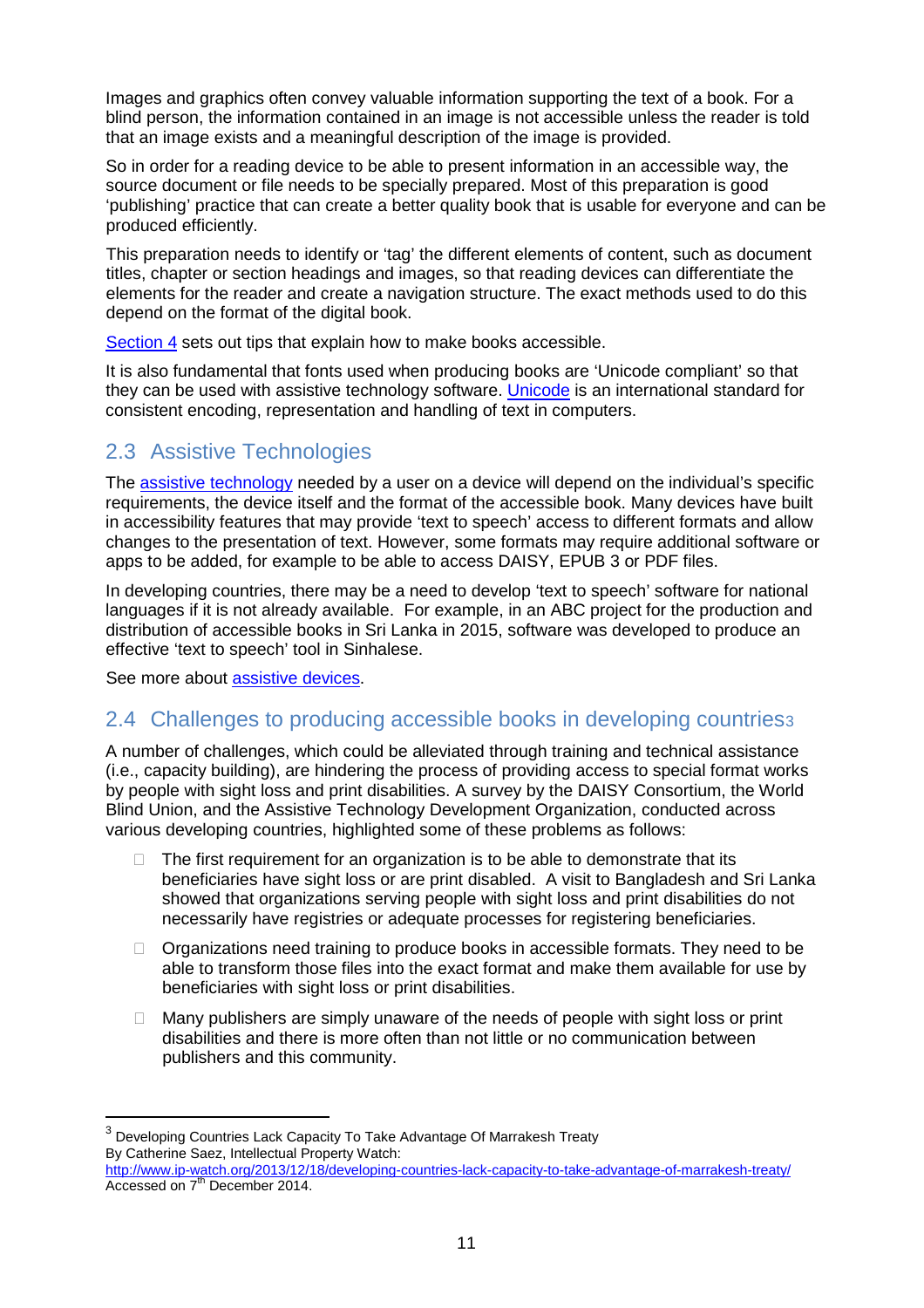□ Fonts used in digital files of books in many countries are not Unicode compliant. This leads to problems with computer reading software.

# **3 The Components of a 'Books for All' Strategy**

The following are the main components of a 'Books for All' strategy for a developing country. All components need consideration as they complement each other to form a publishing and accessibility ecosystem.

Central to a 'Books for All' strategy is establishing or building capacity to produce more accessible versions of books. Ideally, this would come from publishers providing 'born fully accessible' products but in reality it is likely that the creation of alternative accessible versions of books by other organizations will also be required for the foreseeable future until accessible publishing practices and e-book markets become more mature in developing countries.

### 3.1 Using files from publishers

Traditionally, charitable organizations and NGOs have produced accessible books by either scanning every page of hard copy books and then editing the scanned files to produce digital files or by recording audiobooks using human narrators. Both of these processes are labour intensive and costly.

Publishers can now make a substantial difference by making their digital files available to these organizations who can then adapt them into accessible digital books at much lower cost.

The accessible books produced from publisher digital files in this way are text based and can be read using 'text to speech' software on reading devices or with refreshable Braille readers.

It is important that the files provided are in a format from which the text can easily be extracted. XML, Word and PDF files can all provide significant benefits, although if PDF files are provided it is important that they are not image-only files.

Simple agreements can be put in place with publishers to allow the use of such files and set out conditions for their use.

## 3.2 Access to reading devices and assistive technologies

In order to be able to use accessible digital books, people with sight loss and print disabilities need reading devices with assistive technology software that meets their specific requirements. There will inevitably be affordability issues regarding the purchase of such devices by individuals, so funding will be needed to make them available.

Policies will be required about which devices to use. Where devices are being provided to pupils in a school, additional assistance to provide network access will be required so that accessible books can be downloaded.

It is possible that 'text to speech' software is not yet available in one or more national languages and there may be a need to work with specialist organizations to develop such software.

Publishers should note that they can greatly assist users if they provide files in formats that are compliant with the end user devices.

### 3.3 Access to and distribution of accessible books (library services)

People with sight loss and print disabilities need to be able to discover which accessible digital books are available, search and browse for the books they want or need, and then obtain them either by download or delivery on a storage device such as, for example, a DVD or CD. This needs to be done in a controlled manner and usually requires a library management and distribution system as well as the resources to manage and support it.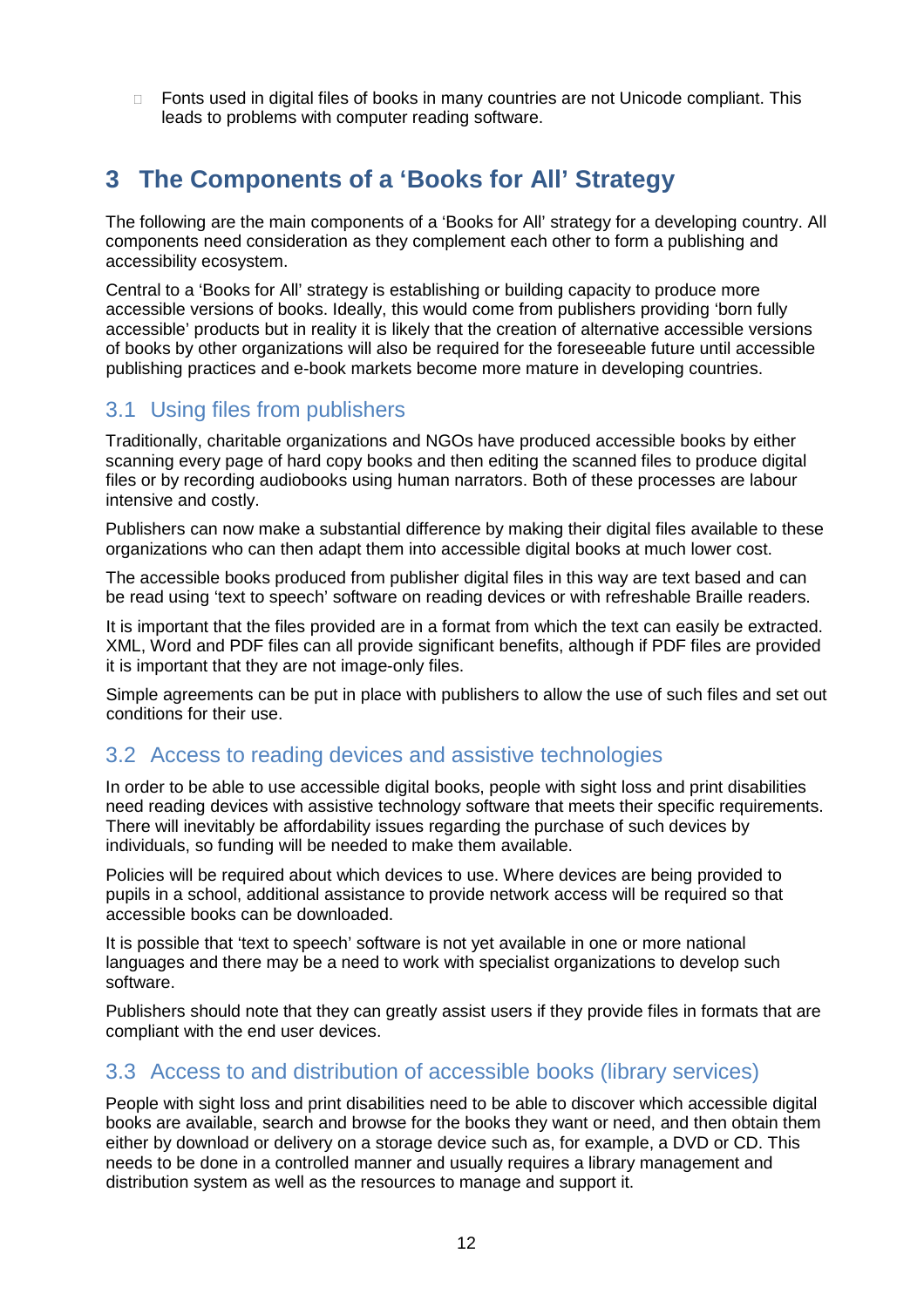Access to international sources of accessible books should also be considered, including joining the ABC Book Service.

## 3.4 Access to and distribution of accessible books (commercial sources)

Accessible digital books produced by commercial publishers also need to be discoverable and available to buy and download via online retailers or apps on reading devices. Consumers with sight loss or print disabilities need to know which e-books they can use. This requires an accessible search, discovery, purchase and download experience. Publishers need to provide information about whether their products are accessible and e-Book retailers need to use this data to inform their customers. This requires awareness and application of metadata standards such as Onix, which is widely used in developed countries.

Bookstores need to stock commercially available accessible books and have staff that can assist customers who have sight loss or print disabilities or people who are acting on their behalf.

## 3.5 Training and support

Training is required for:

 $\overline{a}$ 

- $\Box$  Those involved in the production and distribution of accessible books;
- $\Box$  Those involved in management and operation of library management and distribution services;
- $\Box$  People with sight loss and print disabilities in the use of reading devices and access to sources of accessible books;
- $\Box$  People who provide local support to people with sight loss and print disabilities, for example in schools or resource centers.

A strategy of 'training the trainers' should be considered to develop capacity in a country to provide ongoing training and support on a sustainable basis.

As training tends to be a one-off process, there is also an ongoing need to provide technical support on an 'on demand' basis.

## 3.6 Copyright solutions and the Marrakesh VIP Treaty

Producing accessible format books and making them available to the public are subject to copyright legislation. To produce works in accessible formats, either specific provisions are required in national copyright law that allow for this or permission is required from the copyright holder of the book that will be produced in an accessible format. Many countries, particularly developed countries, have already implemented a 'copyright limitation or exception', an exemption<sup>[4](#page-10-0)</sup> that allows for the production, making available and distribution of accessible books to people with sight loss and print disabilities. However, many developing countries do not have such exemptions.

In 2013, WIPO's member states adopted the Marrakesh VIP Treaty. It will come into force once 20 countries have joined (i.e., ratified or acceded to it). Countries that wish to join the treaty will need to include a copyright limitation or exception in national legislation allowing for the creation, distribution and cross-border exchange (i.e., import and export) of accessible formats of books or other textual works for use specifically by persons who are blind, visually impaired or otherwise print disabled. Where a copyright exemption already exists, this may need amendment to bring it in line with the Marrakesh VIP Treaty.

<span id="page-12-0"></span> $4$  Copyright limitations and exceptions are types of exemptions to exclusive copyright rights in national copyright laws. While "limitations" and "exceptions" have slightly different meanings in certain national legislation, the distinction is not important for this purpose.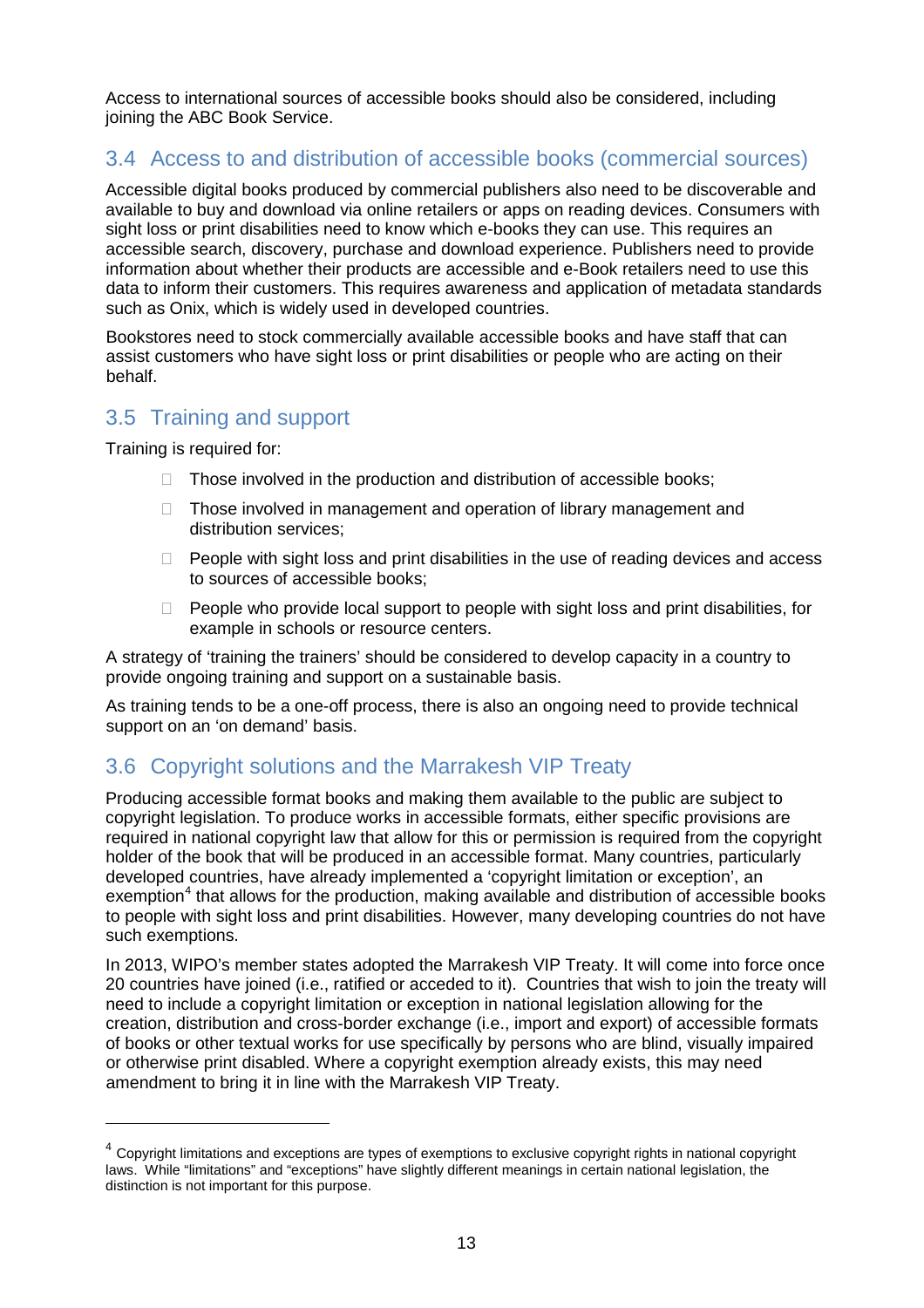If a copyright limitation or exception does not exist in a country's copyright legislation, the production and distribution of accessible books requires the permission of the copyright holder. A sample letter to request such permission from publishers is provided in [Annex](#page-26-0) 5.

A key component of a 'Books for All' strategy is therefore implementation of the Marrakesh VIP Treaty so as to facilitate the production and distribution of accessible books and to permit exchange of such works across borders.

[Annex](#page-21-0) 1 has more details about the Marrakesh VIP Treaty.

## 3.7 Collaboration, prioritization and planning

A 'Books for All' strategy requires funds, human and physical resources, expertise and infrastructure. Stakeholder organizations need to work together to pool knowledge and resources and establish a plan for how they will build their combined capacity for producing and providing access to books in accessible formats.

A staged approach is most likely to deliver success, for example, it is recommended to prioritize the production of accessible versions of educational books and make these available in schools.

It is strongly recommended that:

- $\Box$  Organizations seek practical, sustainable solutions that continue to provide services and support to people with print disabilities on an ongoing basis; and,
- $\Box$  Mechanisms are put in place to monitor the usage and impact of accessible books and reading devices that are made available.

### 3.8 Promotion and communication

It is important to put appropriate communication plans and processes in place in order to inform:

- $\Box$  People with sight loss and print disabilities about the solutions and books that are available and how they can get them;
- $\Box$  Organizations about what is available and how they can contribute to the Books for All strategy;
- $\Box$  Potential funders about the impact their funding can have and the success it has provided.

### 3.9 Funding

Financial resources will be required to support a 'Books for All' strategy. A business plan should be developed with input from key stakeholders.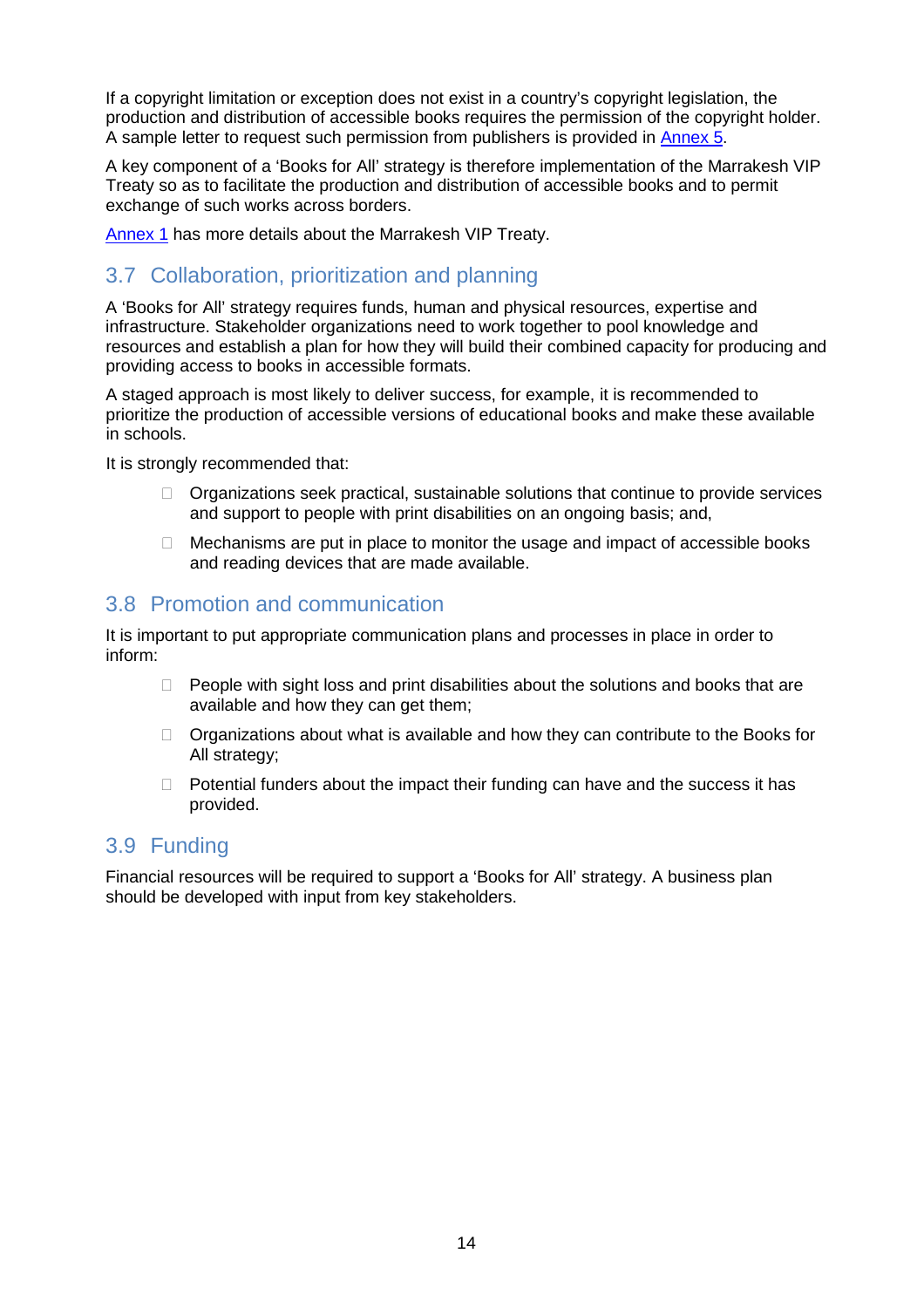# <span id="page-14-0"></span>**4 Tips for producing accessible digital content**

### 4.1 Universal accessibility design considerations

Listed below are a number of basic design considerations that apply in principle to all digital content formats in order for them to be accessible to people with sight loss or print disabilities.

- a. Content needs to be prepared in a logical reading order.
- b. Content needs to be tagged to identify its different elements e.g., document title, chapter or page heading, etc. This enables a reader to navigate a book and understand the structure and meaning of the text. When there are multiple heading levels, these need to be consistently applied throughout a document. The method of 'tagging' will vary by the format used.
- c. Provide image or graphic descriptions that describe an image and its meaning, ensuring that information conveyed in colour is also described. For example, in a biology textbook, the picture of a human heart would need to be described conveying the essential elements of the picture.
- d. Include original print page numbers so that these can be referenced. This will enable, for example, a blind student in a class with sighted students to find and follow the same page in a book that a teacher is asking the class to read.
- e. Keep text layout simple and preferably linear.
- f. Retain the same orientation of a page as much as possible.
- g. Carefully consider the contrast between text and background.
- h. Keep tables simple, and include row and column headers (where possible). Avoid using images to represent tables.
- i. Ensure a proper reading order in tables. Screen readers read tables from left to right, top to bottom, one cell at a time.
- j. Provide descriptions for tables.
- k. Separate presentation from content. For example, enlarged fonts or coloured content, underlining, or bold font does not convey your emphasis to a visually impaired reader the way it does to a sighted reader.
- l. Avoid blank cells and lines.
- m. Use an accessibility checker or testing software to check the accessibility of your documents. This will vary by the software and format being used.

n. Use meaningful text when creating hyperlinks to other content. For example, use the name of the organization being linked to e.g., Accessible Books Consortium, rather than have a long internet url with a string of numbers and characters.

o. Use Unicode fonts that can be accessed when using screen reader software.

It is important for publishers and organizations producing content to make sure their processes support the above best practices. This requires a sustained effort to make accessibility a core value in the production and distribution of content, including development of a policy statement to express a commitment to accessibility.

The following paragraphs provide additional accessibility tips specific to different digital formats.

### 4.2 Word

Word processing software such as MS Word, Apache OpenOffice or Apple's Pages is widely used to create documents and manuscripts. People with sight loss or print disabilities use such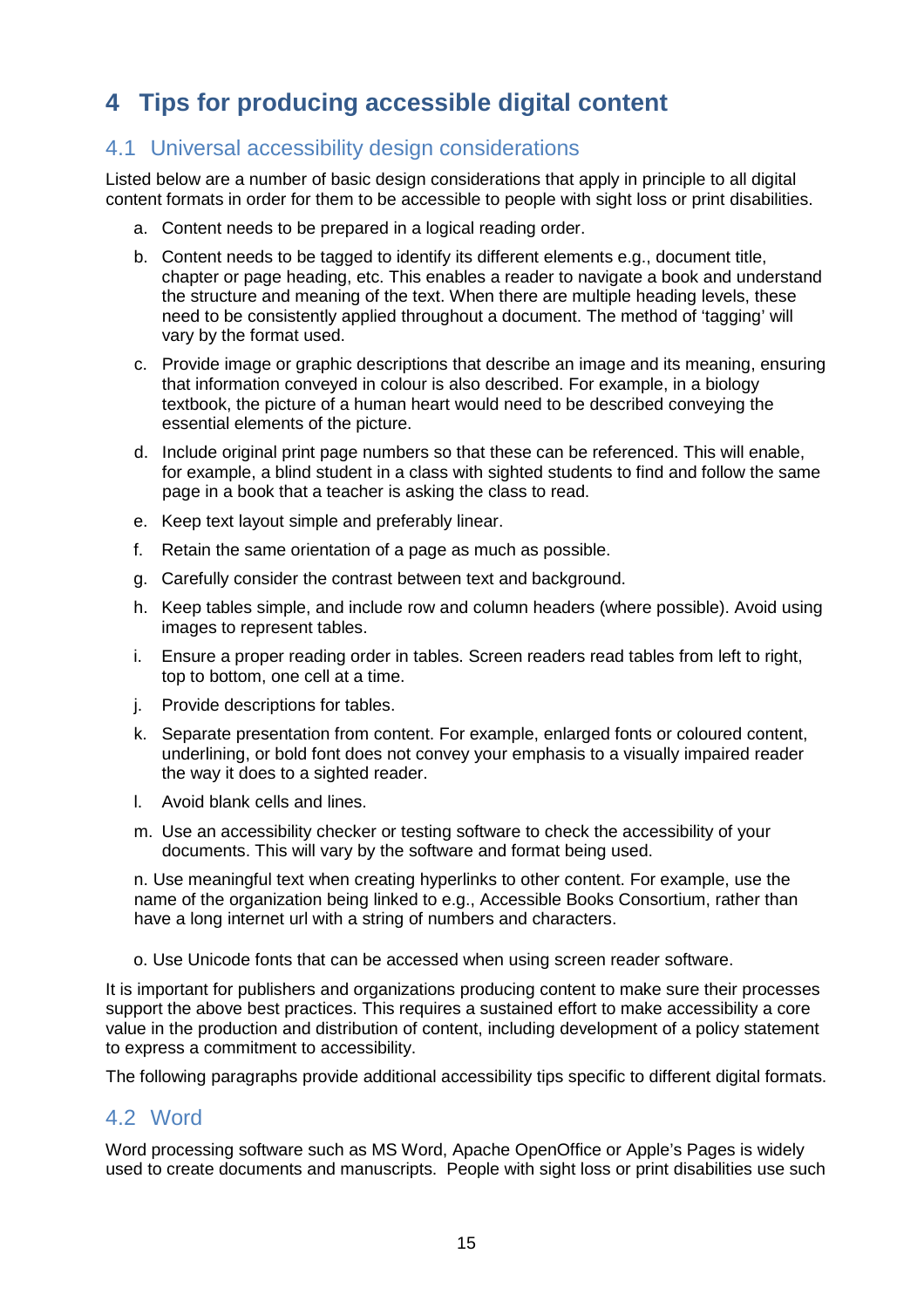software as a basic writing tool. Screen magnification and highlighting of words or sentences coupled with reading aloud can also be achieved.

If content is being produced using MS Word processing software, the points below should be followed:

- a. Apply 'styles' for different text such as document titles, chapter or section headings, and list paragraphs i.e., bullet point or numbered lists. 'Styles' are available as a function in Microsoft Word and other Word applications but many people are not aware of them or do not use them. They are an important method of making Word documents accessible. As well as helping people with sight loss and print disabilities to understand what each bit of text in a document means, 'styles' can also make the production of content a much more efficient process by using pre-defined formats for document titles, chapter and section headings and the body of a document. When using styles for different levels of heading, it is important to apply the styles consistently throughout a document.
- b. Add alternative text descriptions (using the alt-text function) to an image or object to explain what it is and what it conveys.
- c. Add alternative text descriptions (alt text) to a table to explain the structure and content of the table.
- d. Designate a header row in a table.
- e. Edit meaningful hyperlink text to provide links to urls.
- f. Keep images in line with the applicable text.
- g. Use a minimum font size of 12pt, but preferably 14pt.
- h. Use Unicode fonts and keep them simple.
- i. Body text should be left aligned.
- j. Text layout should be clear, simple, linear and consistent.
- k. Use a Word Accessibility Checker if it is available on your version of the software. For example, Word 2013 has a 'Check Accessibility' feature in the Information area for a document.

### 4.3 PDF

PDF is a proprietary format of Adobe, and has been the most popular format to distribute digital documents or books. PDF files are small in size, maintain page layouts of the publication when accessed using different media, and are excellent for the purpose of printing documents on paper. The content is also not editable.

However, PDF files pose several challenges for accessibility for persons with sight loss and print disabilities:

- a. It is common for PDFs to be created as 'image only' PDFs in scanning software and using 'save as' features of other software. Image only PDFS are totally inaccessible because the text and content cannot be accessed using reading devices. The whole page is treated as a single image.
- b. There is a wide choice of software packages that can produce accessible content in PDFs, including Adobe's Acrobat.
- c. Specific software is needed to be able to read PDF files, such as Adobe Reader.
- d. It is not easy to convert PDF documents into any other format, including into Braille files.
- e. Multimedia files cannot be created as PDF files.
- f. PDFs have traditionally been designed for a print layout and they can have complex layouts. If the logical reading order for the different elements on the page is not set in the document, it is very difficult to read it using reading devices.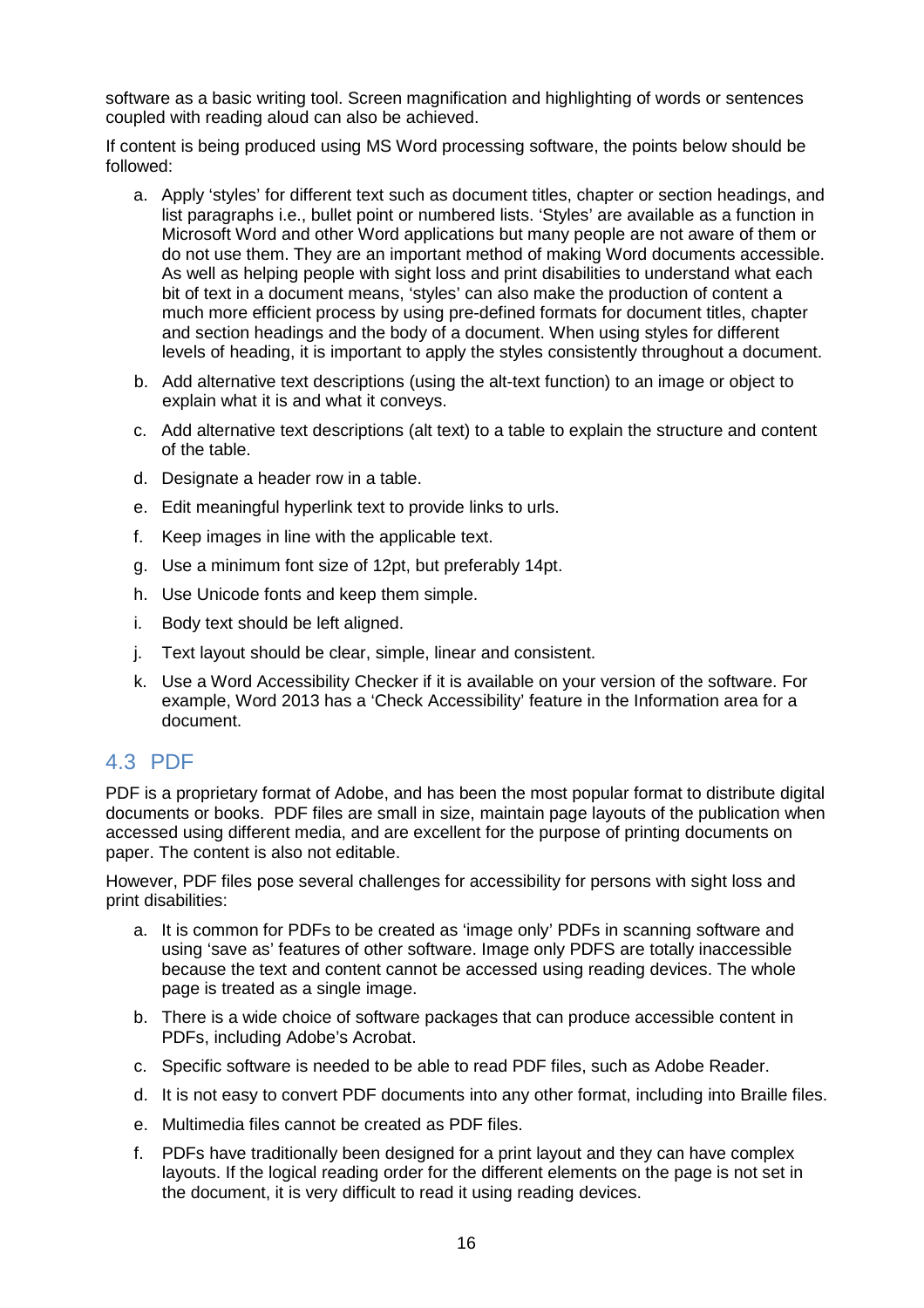- g. PDF files also have fixed layouts and paper sizes and it is not easy to read them on digital devices with different screen sizes such as on mobile phones or tablets.
- h. Publisher PDFs are often produced using InDesign software and do not have an appropriate reading order specified. They can often have extremely complex layouts that are not easy to 'read' using assistive reading devices and software.

However, in 2012, PDF/UA (where UA stands for Universal Accessibility) was established as an international standard for producing universally accessible PDF documents and applications. It sets down requirements to be met so that PDF files produced can be accessed using assistive devices. A number of software developers, including Adobe Systems, Axaio Software, Callas Software, NetCentric Technologies, NV Access, PDFlib, xyMedia, the Swiss National Association of and for the Blind (SNAB), and the Swiss foundation "Zugang für alle" (Access For All) have since announced or released products supporting the PDF/UA [standard.](http://www.pdfa.org/2013/06/pdfua-in-a-nutshell/)

Adobe provides an extended guide entitled 'How to produce [accessible](https://www.adobe.com/enterprise/accessibility/pdfs/acro6_pg_ue.pdf) PDFs'.

Accessibility checkers that vary by the Adobe product used are available from [Adobe.](http://www.adobe.com/) A freeware accessibility checker is available from [Access](http://www.access-for-all.ch/en/pdf-lab/pdf-accessibility-checker-pac/downloading-pac.html) for All ("Zugang für alle"), a Swiss nonprofit organization.

### 4.4 EPUB 3

The EPUB 3 format is an open standard format for digital books and is widely adopted in the mainstream e-book publishing industry. Similar to DAISY, EPUB is based primarily on open web standards and adds specific features to its software for publications. The current EPUB 3 version has full support for multimedia. Although it can include all the accessibility features of a DAISY book, it is possible to create an EPUB 3 book that is inaccessible.

For in-depth instructions on how to produce an accessible EPUB 3 publication, a very useful guide is the International Digital Publishing Forum's (IDPF) EPUB 3 [Accessibility](http://www.idpf.org/accessibility/guidelines/) Guidelines by Matt Garrish. Please note, new versions of EPUB will continue to be developed and released.

The Accessible Publishing Working Group of the Book [Industry](http://www.bisg.org/) Study Group (BISG) has produced a Quick Start Guide to Accessible [Publishing,](https://www.bisg.org/publications/bisg-quick-start-guide-accessible-publishing) which provides top tips for producing accessible EPUB 3 products and also includes coding examples.

EPUB 3 files can be checked for accessibility using the freeware product [EPUBCHECK.](https://github.com/IDPF/epubcheck)

Another advantage of EPUB 3 is that content stored in this format can easily be exported and converted to virtually any other format.

## 4.5 DAISY

DAISY books are created specifically as books for persons with print disabilities. DAISY is based on web standards and is seen as an extension of HTM or XHTML or XML files. DAISY fully supports multi-media presentations. DAISY books can be of three types based on media:

- $\Box$  Text only: contains just the digital text or images.
- $\Box$  Full text full audio: audio recordings synchronized with digital text.
- $\Box$  Audio only: audio recording together with navigation features.

Audio content may be narrated audio or audio created using synthesized voices. All content can have a number of levels of navigation.

DAISY is an open standard. As an open standard, anyone is allowed to create DAISY books without paying any royalty to the DAISY Consortium.

A variety of DAISY [creation](http://www.daisy.org/daisypedia/tools-creating-epub-3) tools are available. Most of these tools convert HTML or Word documents and automatically synchronize this with speech output that is either narrated or automatically synthesized by the creation tool.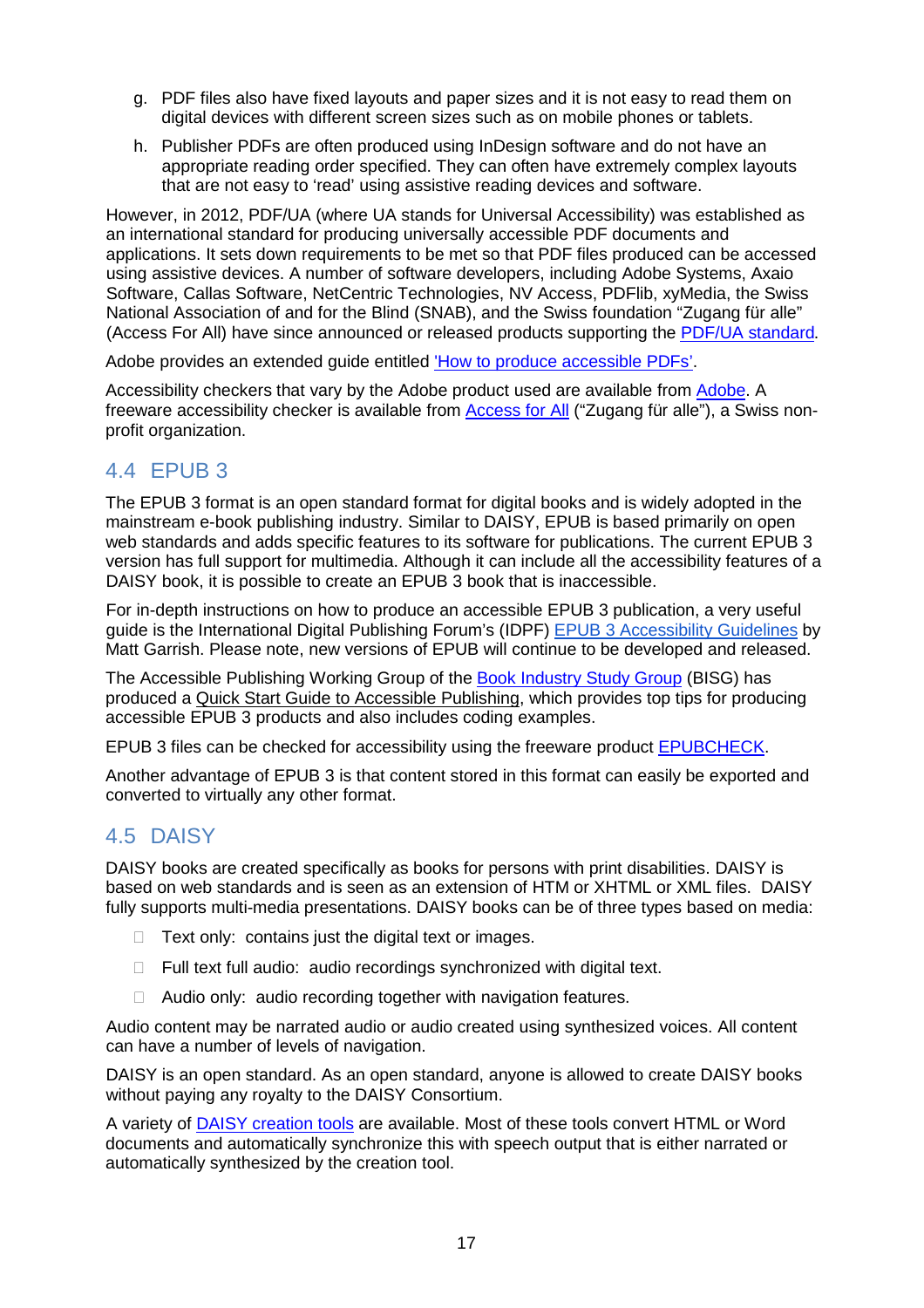DAISY has been widely adopted as a standard by many Libraries for the Blind around the world, many of whom are members of the DAISY [Consortium.](http://www.daisy.org/)

## 4.6 HTML/XHTML

These formats are primarily used for web content and can be opened using web browsers available on most platforms and accessed using assistive technologies. Well documented standards and guidelines exist to make web page files easily usable by persons with sight loss and print disabilities. These include the W3C [accessibility](http://www.w3.org/standards/webdesign/accessibility) standards and the Web [Standards](http://www.webstandards.org/learn/tutorials/accessible-forms/beginner/) [Project.](http://www.webstandards.org/learn/tutorials/accessible-forms/beginner/)

## 4.7 MP3

The MP3 format is widely used for the production of narrated audio content, including music and audiobooks. It does not have the navigation and text capabilities of DAISY but benefits from its playability on most devices capable of playing 'audio only' content. It is widely used by commercial audiobook publishers.

# **5 Accessibility for publishers**

### 5.1 Born fully accessible products

The goal of 'accessible publishing' is for publishers to produce publications that are accessible for all, usable by the fully sighted as well as those with sight loss and print disabilities. By using the EPUB 3 standard, a single accessible, digital file can be produced and delivered into multiple e-book distribution channels. The same file can also be converted automatically to produce print-ready PDF files as well as alternative accessible formats such as Braille and Large Print. Using this approach, products can be truly 'born fully accessible'.

EPUB 3 files are not automatically accessible. The EPUB 3 standard includes a range of accessibility elements that need to be used to make an accessible file. These are detailed in Section 4.1.4.

Publishing workflows can be adapted to include accessibility at little or no additional cost while at the same time delivering commercial, ethical and legal benefits to publishers:

- $\Box$  Commercial: By extending the reach of publications to include those with sight loss and print disabilities, more people will be able to read and experience commercially available books. An inclusive publication will improve the reading experience of customers as well as increase the longevity of content by making it available in a digital and highly accessible format.
- $\Box$  Ethical: Accessible publishing reaches out to a marginalized section of readers who have specific and more extensive needs than sighted readers, but also have the same rights to published materials.
- $\Box$  Legal: Regulatory requirements for the accessibility of digital content are now becoming industry standards in many countries, especially with regard to publications in government and education sectors. Accessible publishing will help publishers to meet current legal obligations or prepare for upcoming regulatory requirements that may be introduced.

## 5.2 Becoming an accessible publisher

'Accessible publishing' is not a one-stop technical solution. Rather, it is a philosophy for an organization, which needs a commitment within a company's policies. The managerial staff of the company will implement these policies. Organizations should begin by advertising this commitment in company literature and web pages, and by designating a person or a team responsible for accessibility. That person or team should raise awareness across all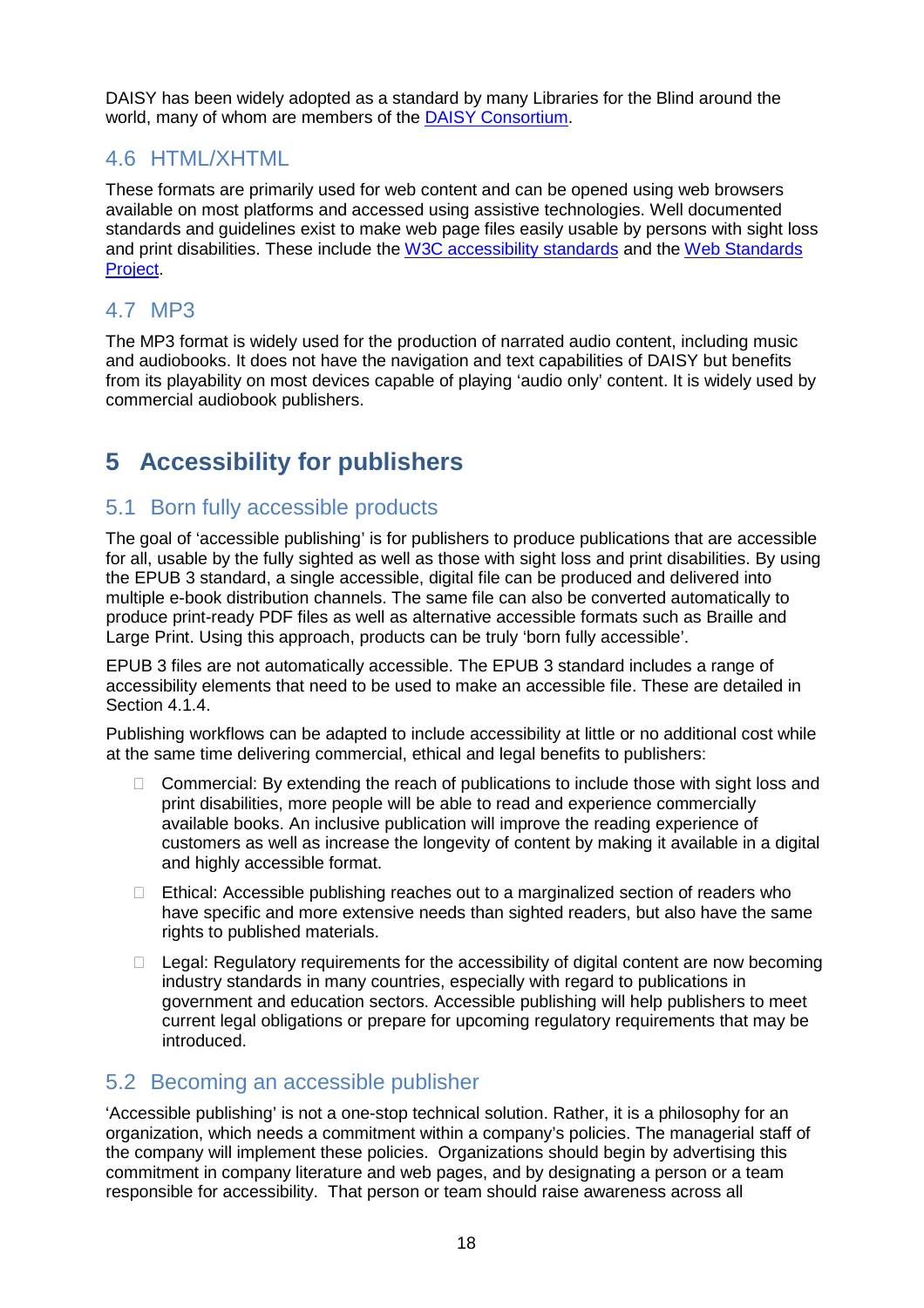departments within an organization, including senior and executive management, middle level employees, and design and production departments. The organization should conduct regular "accessibility audits", i.e., in-house surveys to assess if staff in the organization understand what it means to create "accessible products", and conduct regular training of its staff in accessible publishing. A thorough understanding of issues surrounding accessibility is vital for the necessary changes to take place within an organization.

In any organization, accessibility should not be limited to its mainstream products or publications. It should also be applicable to other content, including on web sites.

# 5.3 Changes required to workflows

Technical decisions regarding workflows and publishing solutions are the responsibility of each publisher or organization. Whatever solution is used, there will be a need to make sure that accessibility is built in from the start to prevent unnecessary additional work and cost.

There are many publishing tools available that increasingly enable EPUB 3 and other format files to be created for digital and printed publications. Many of these now also enable the adoption of accessibility features. They can also use utilize digital files with original content prepared by authors using software such as Word and which have already incorporated accessibility features. In conjunction with the International Authors' Forum, the Accessible Books Consortium has published ABC eBook Guidelines for [Self-Publishing](http://www.accessiblebooksconsortium.org/export/abc/abc_ebook_guidelines_for_self-publishing_authors.pdf) Authors which gives accessibility guidelines to authors for the preparation of files at the start of the publishing process.

Typical commercial publishing software solutions are Pagemaker, Indesign, oXygen, and QuarkXPress, which can all export ebook file formats, including EPUB. Please note that these tools are not themselves accessible i.e., they cannot be used by someone with sight loss or a print disability using a screen reader.

The DAISY Consortium provides its 'DAISY Pipeline' software that is fully accessible and can produce DAISY format digital books, including conversion from Word files. It can also convert files into EPUB 3. Other commercial and open source tools are also available.

Popular tools, including free and open source editors such as Sigil and Calibre, are available to create EPUB 3 files. These are designed for Windows, Linux and Mac OS X platforms. Sigil is a cross-platform application that can be used to create new EPUB files as well as edit existing EPUB files. Calibre is a free and open source e-book library management application that can also be used as an e-book reader. It can import HTML, Word Document and Text files as well as create several eBook formats including epub and mobi. With knowledge of CSS and HTML, a user can effectively use these tools.

### 5.4 Distribution of accessible e-books

As well as producing 'born accessible' e-books, it is important that consumers with sight loss and print disabilities can find them. Publishers need to provide information about the accessibility of a book in the metadata (which includes information about the content and format of a book) they supply to retailers, and retailers need to use this information when presenting the products in their online catalogues and applications so that consumers can make informed decisions. Retailers also need to make sure that their web sites and applications are fully accessible, including the purchasing and download functions, so that people with sight loss and print disabilities can use them.

## 5.5 Training and consultation

The Accessible Books Consortium provides support for capacity building activities, including training modules for publishing and distributing accessible content.

The following training modules were created using open tools and are freely accessible to all persons and organizations. The following list provides links to useful tools for publishers and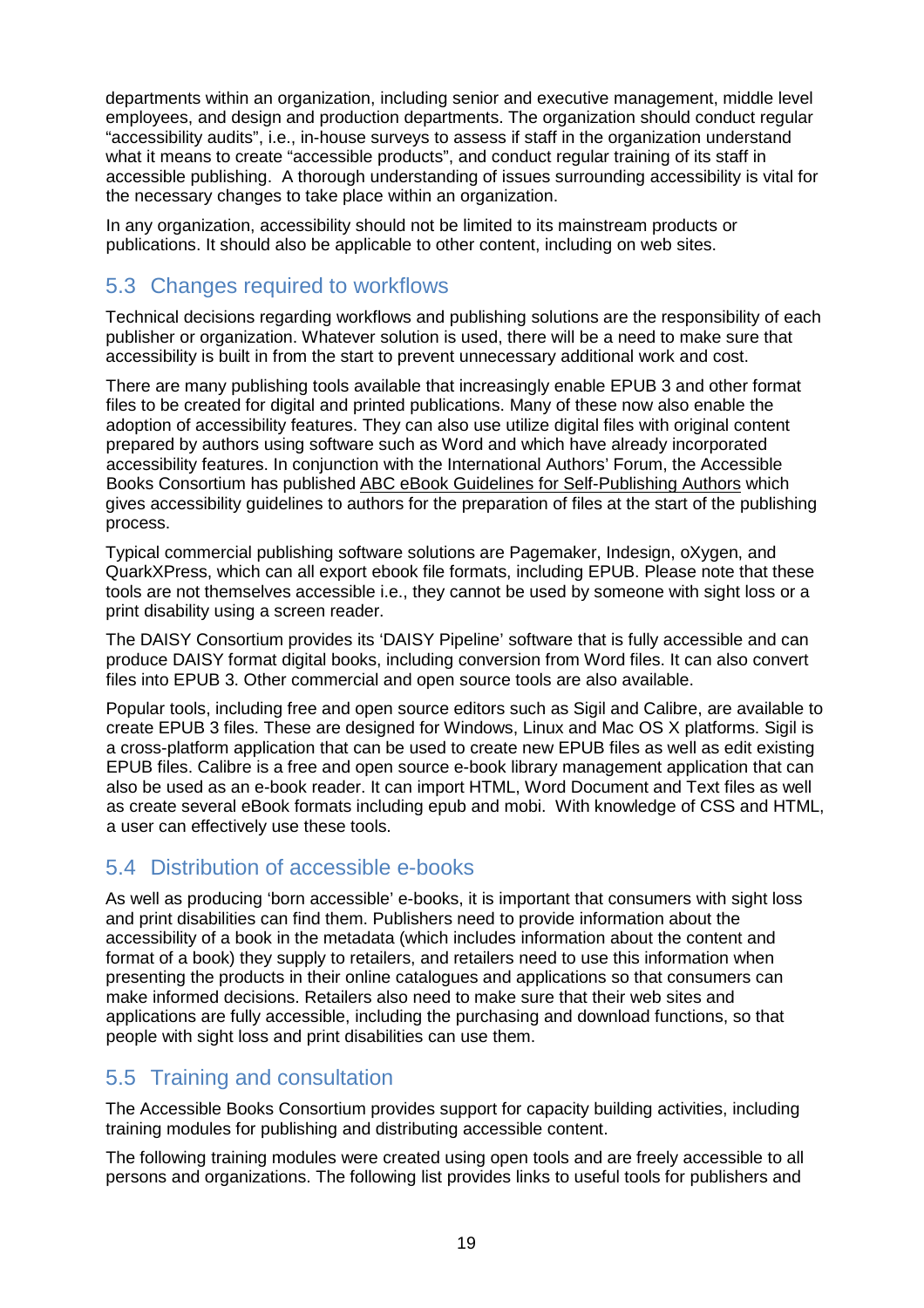other organizations to better understand the accessibility needs of persons with print disabilities:

- [Accessible](http://www.accessiblebooksconsortium.org/inclusive_publishing/en/accessible_best_practice_guidelines_for_publishers.html) Publishing Best Practice Guidelines for Publishers
- [Accessibility](http://www.idpf.org/accessibility/guidelines/) guidelines of IDPF for EPUB 3
- DAISY [Pipeline](http://www.daisy.org/pipeline2) 2
- **[DAISY](http://www.daisy.org/welcome-daisypedia) Wiki**

 $\overline{a}$ 

EPUB 3 and [Accessibility](http://accessiblepractice.org/v/xerte/play_399)

#### 5.6 Making publisher files available

The transition to accessible publishing will take time during which there will remain a need to create alternative accessible versions. Organizations that produce accessible books can reduce significantly their costs of producing text-based accessible versions, such as a DAISY Text Only or Braille, by obtaining the electronic file from the publisher of the original print version. This removes the need for scanning and much of the editing work involved.

However, they need to have access to the text within the files provided. For example, 'image only' PDF files, where the text is presented as an image, is of limited value compared with a PDF where the text is "readable". Text based files, including XML, PDF text and Word, are extremely useful.

The use of Unicode fonts is fundamental to ensuring that content can be read by screen readers.

Simple agreements can be made with organizations to allow the use of such files, setting out the conditions for their use.

There may also be times when publishers are contacted directly by individuals who ask for digital files. They are likely to be students who need to read specific texts to support their education and cannot access the standard print copy. Providing an individual with a digital file where text can be accessed can make all the difference to the student's education.

# **6 Becoming part of a larger movement**

A global civil society movement, comprising policy makers, NGOs, publishers, libraries and authors, is critical for advocating the rights of people with sight loss and print disabilities. Across the world, various civil society organizations, state institutions, libraries and NGOs are working tirelessly to make the book famine a phenomenon of the past. These organizations work in conjunction with governments, policy makers, intergovernmental organizations such as WIPO, and the private sector, to provide better access. Through multi-stakeholder partnerships, this global coalition is working to increase the number of books worldwide in accessible formats.

Any individual or an organization can participate in this global movement working to address the needs of people with sight loss and print disabilities. This work has many aspects, including policy advocacy, publishing, distribution, translation and awareness campaigns. As an organization or an individual, you can become involved in one or more of these activities. As a starting point, you can look up the DAISY Consortium members in your country to learn more and participate in their activities.<sup>[5](#page-12-0)</sup>

Interested stakeholders are encouraged to demonstrate their commitment and support for this movement by signing the ABC Charter for Accessible [Publishing.](http://www.accessiblebooksconsortium.org/portal/en/charter.html) The charter, which is

<span id="page-19-0"></span><sup>5</sup> For more on the DAISY Consortium, countries in which it has members, aims and objectives and joining the DAISY alliance - <http://www.daisy.org/joining>- Accessed on 19<sup>th</sup> January 2014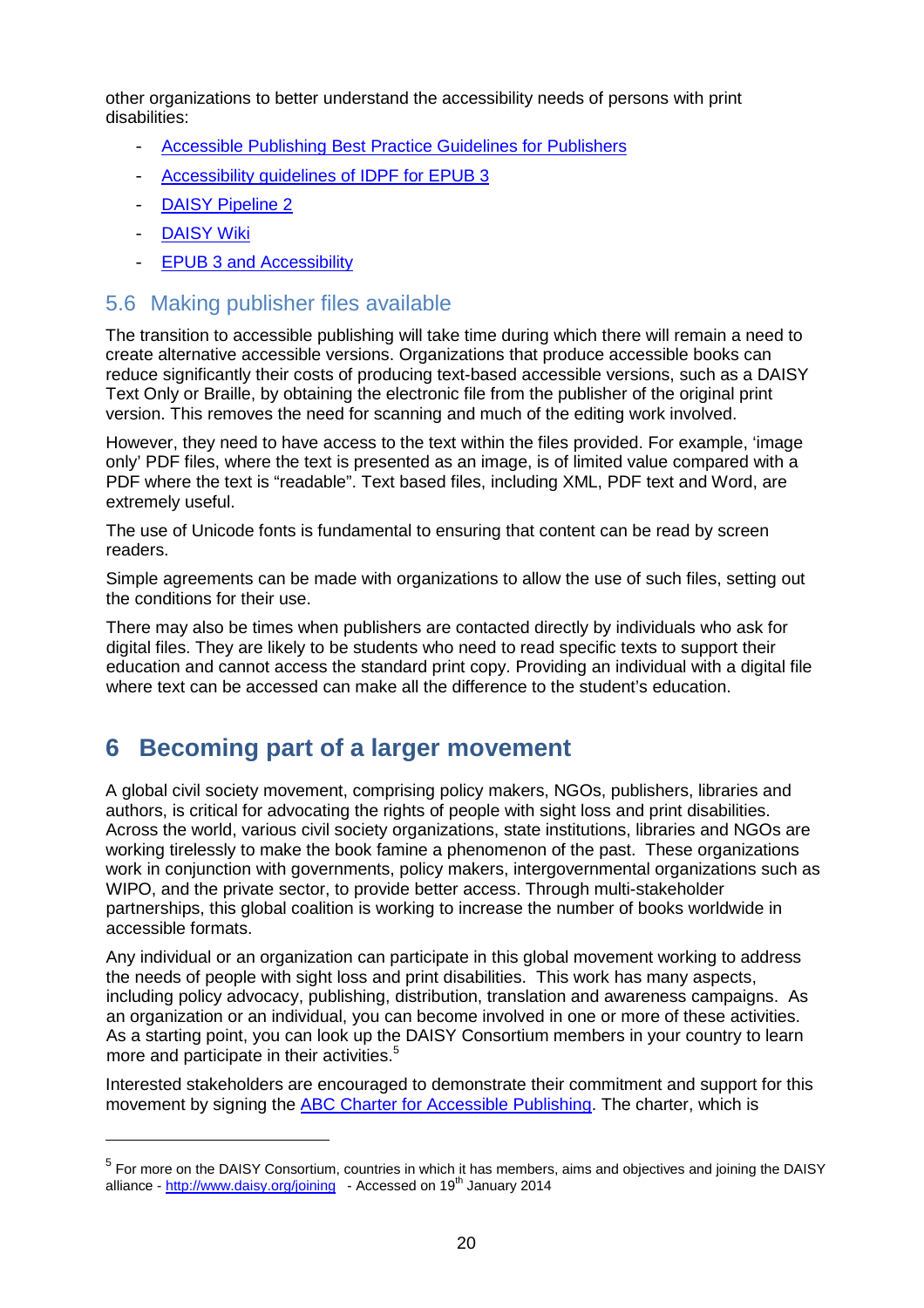sponsored by the Accessible Books Consortium, contains fundamental principles that organizations are encouraged to adhere to with the aim of making their e-books and other digital publications accessible to people with sight loss and print disabilities.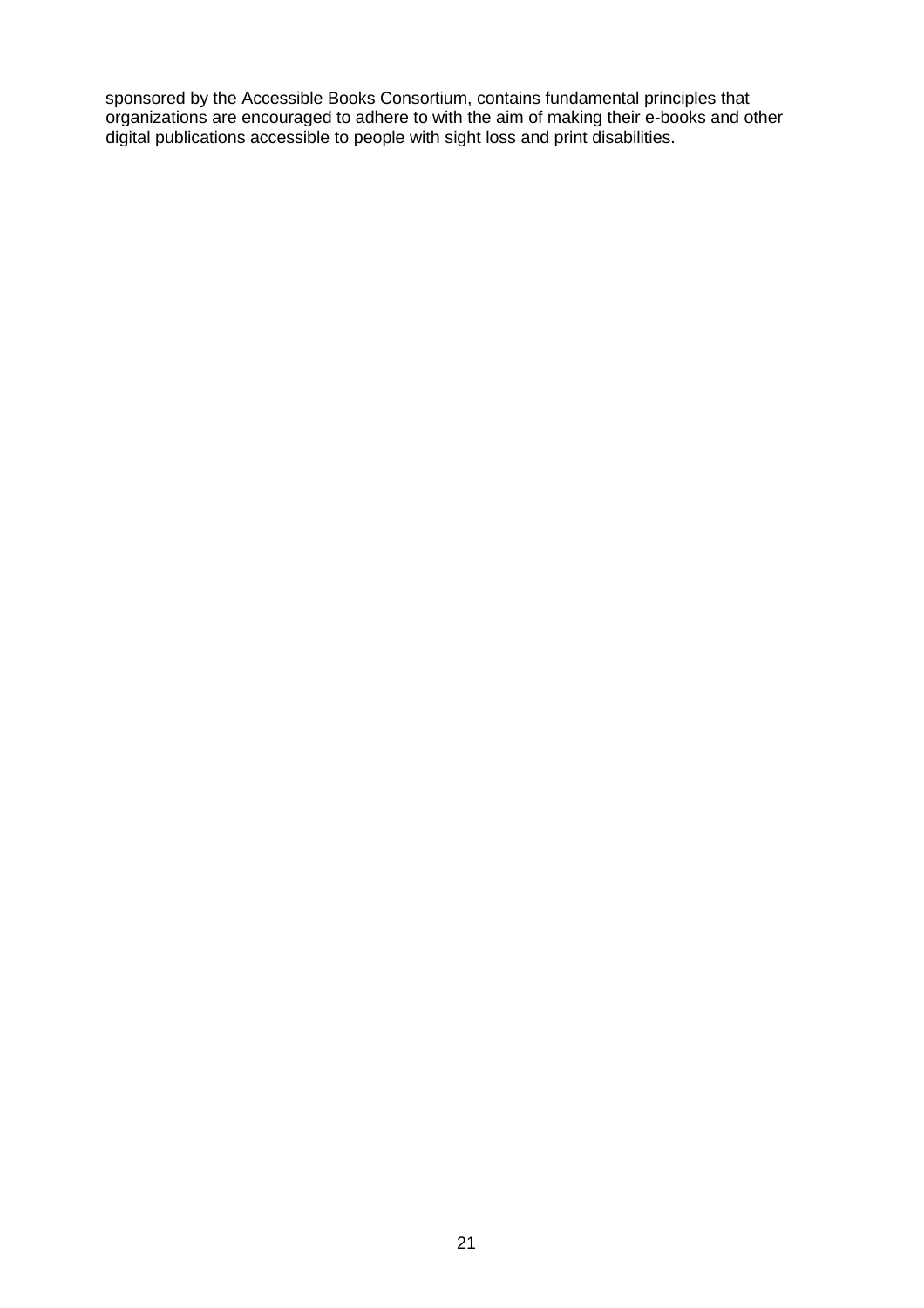# **Annexes**

## <span id="page-21-0"></span>Annex 1: The Marrakesh VIP Treaty

The paragraphs in this annex have been extracted from the [WIPO](http://www.wipo.int/treaties/en/ip/marrakesh/summary_marrakesh.html) web site.

#### **What is the Marrakesh VIP Treaty (MVT)**

The [Marrakesh](http://www.wipo.int/treaties/en/ip/marrakesh/summary_marrakesh.html) VIP Treaty to Facilitate Access to Published Works for Persons Who Are Blind, Visually Impaired, or Otherwise Print Disabled (MVT) is the latest addition to the body of international copyright treaties administered by WIPO. It has a clear humanitarian and social development dimension, and its main goal is to create a set of mandatory limitations and exceptions for the benefit of the blind, visually impaired and otherwise print disabled (VIPs).

It requires Contracting Parties to introduce a standard set of limitations and exceptions to copyright rules in order to permit reproduction, distribution and the making available of published works in formats designed to be accessible to VIPs, and to permit exchange of these works across borders by organizations that serve those beneficiaries.

The Treaty clarifies that beneficiary persons are those affected by a range of disabilities that interfere with the effective reading of printed material. The broad definition includes persons who are blind, visually impaired, or reading disabled or persons with a physical disability that prevents them from holding and manipulating a book.

#### **What works are covered by the MVT and who is authorized to distribute these works?**

Only works "in the form of text, notation and/or related illustrations, whether published or otherwise made publicly available in any media", including audio books, fall within the scope of the MVT regime.

Another important element is the role played by Authorized Entities, which are the organizations that produce and distribute accessible books and are in charge of performing the cross-border exchange. The rather broad definition of the term encompasses many non-profit and government entities. They are either specifically authorized, or "recognized" by the government, as entities that provide many functions including education and information access to beneficiary persons. Authorized entities have the duty to establish and follow their own practices in several areas, including establishing that the persons they serve are beneficiary persons, providing services based on the MVT copyright limitations or exceptions only to those persons, discouraging unauthorized uses of copies, and maintaining "due care" in handling copies of works.

#### **What are the specified rules regarding limitations and exceptions on copyrighted works in the Treaty?**

The MVT has a clear structure and provides for specific rules regarding both domestic and cross-border limitations and exceptions.

First, it requires Contracting Parties to have a limitation or exception to domestic copyright law for VIPs. The rights subject to such limitation or exception are the right of reproduction, the right of distribution, and the right of making available to the public. Authorized entities may, on a non-profit basis, make accessible format copies, which can be distributed by non-commercial lending or by electronic communication; the conditions for this activity include having lawful access to the work, introducing only those changes needed to make the work accessible, and supplying the copies only for use by beneficiary persons. VIPs may also make a personal use copy where they have lawful access to an accessible format copy of a work. At the domestic level countries can confine limitations or exceptions to those works that cannot be "obtained commercially under reasonable terms for beneficiary persons in that market". Use of this possibility requires notification to the WIPO Director General.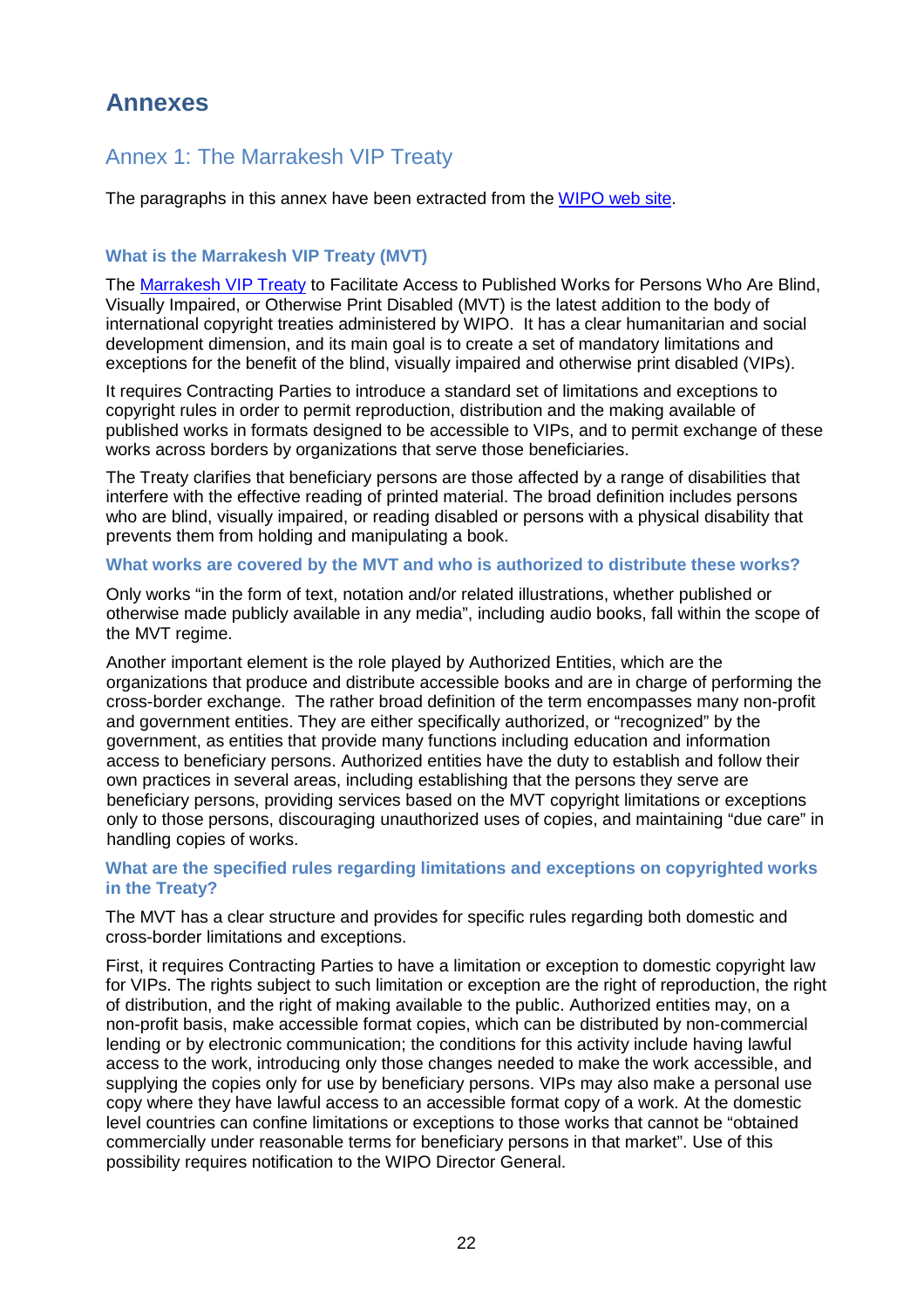Second, the MVT requires Contracting Parties to allow the import and export of accessible format copies under certain conditions. Regarding importation, when an accessible format copy can be made pursuant to national law, a copy may also be imported without right holder authorization. With reference to exportation, accessible format copies made under a copyright limitation or exception or other law can be distributed or made available by an authorized entity to a beneficiary person or authorized entity in another Contracting Party. This specific limitation, or exception, requires the exclusive use of the works by beneficiary persons, and the MVT also clarifies that, prior to such distribution or making available, the authorized entity must not know or have reasonable grounds to know that the accessible format copy would be used by others.

#### **What is the three-step test obligation?**

The MVT leaves Contracting Parties the freedom to implement its provisions taking into account their own legal systems and practices, including determinations on "fair practices, dealings or uses", provided they comply with their three-step test obligations under other treaties.

The three-step test is a basic principle used to determine whether or not an exception or limitation is permissible under the international norms on copyright and related rights. It includes three elements. Any exception or limitation: (1) shall cover only certain special cases; (2) shall not conflict with the normal exploitation of the work; and (3) shall not unreasonably prejudice the legitimate interests of the right holder.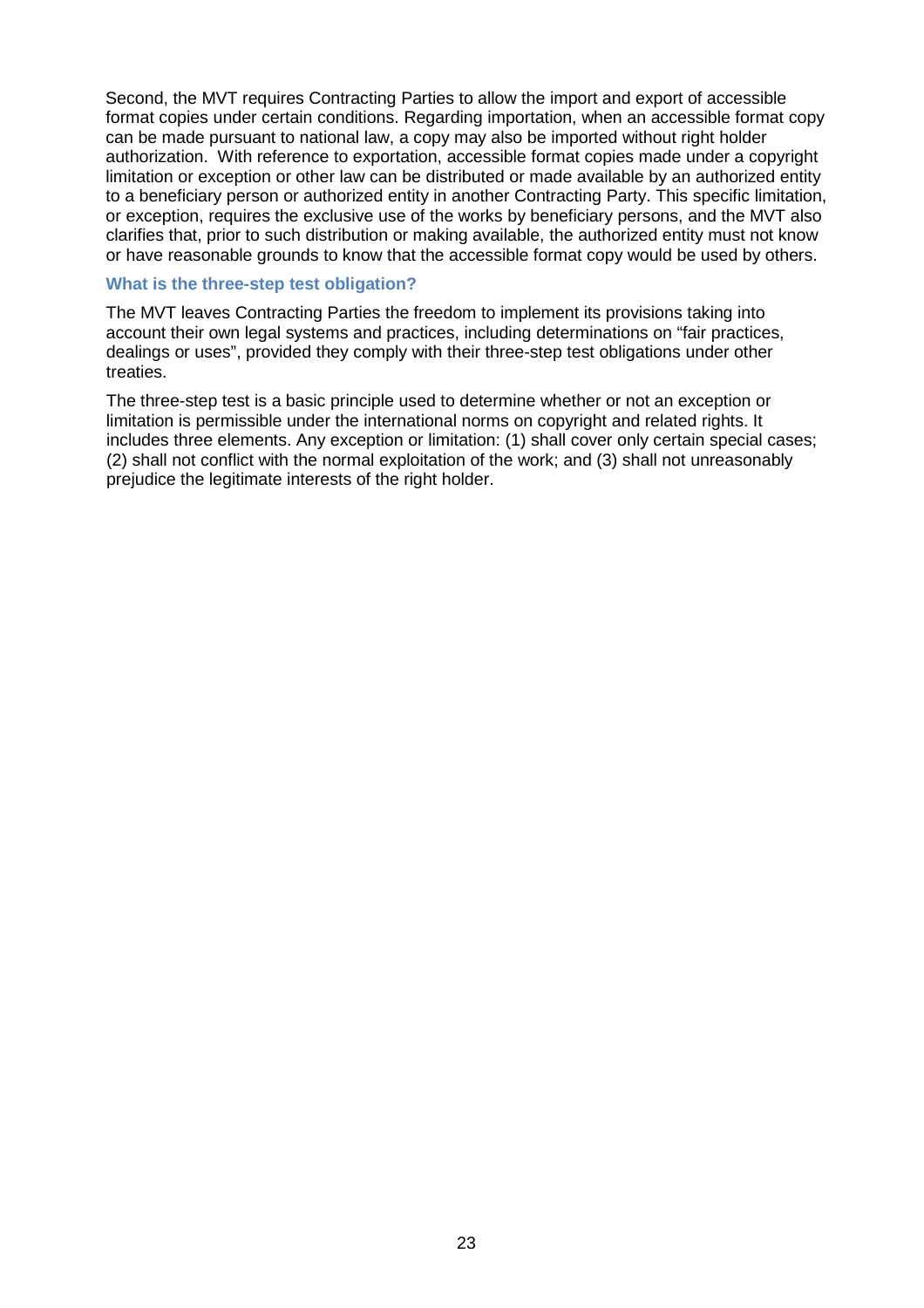## <span id="page-23-0"></span>Annex 2: The UN Convention on Rights of Persons with Disabilities

The paragraphs in this annex have been extracted from the United [Nations](http://www.un.org/disabilities/default.asp?id=151) Enable web site.

#### **What is the Convention on Rights of Persons with Disabilities?**

The [Convention](http://www.un.org/disabilities/default.asp?id=151) on Rights of Persons with Disabilities is an international treaty that identifies the rights of persons with disabilities as well as the obligations on States Party to the Convention to promote, protect and ensure those rights. The Convention also establishes two implementation mechanisms: the Committee on the Rights of Persons with Disabilities, established to monitor implementation, and the Conference of States Parties, established to consider matters regarding implementation. States negotiated the Convention with the participation of civil society organizations, national human rights institutions and intergovernmental organizations (IGOs). The United Nations General Assembly adopted the Convention on December 13, 2006, and it was opened for signature on March 30, 2007. States that ratify the Convention are legally bound to respect the standards in the Convention. For other States, the Convention represents an international standard that they should endeavor to respect.

At the time of writing, 161 countries have ratified/acceded to the Convention.

#### **What does this international law seek to do?**

The Convention is the first human rights convention of the  $21<sup>st</sup>$  century and the first legally binding instrument with comprehensive protection of the rights of persons with disabilities. While the Convention does not establish new human rights, it does set out with much greater clarity the obligations on States to promote, protect and ensure the rights of persons with disabilities. Thus, the Convention not only clarifies that States should not discriminate against persons with disabilities, it also sets out the many steps that States must take to create an enabling environment so that persons with disabilities can enjoy real equality in society.

#### **What obligations do the signatory countries have to fulfill towards the Convention?**

The Convention identifies general and specific obligations on States Party in relation to the rights of persons with disabilities. In terms of general obligations, States have to:

- $\Box$  Adopt legislation and administrative measures to promote the human rights of persons with disabilities;
- Adopt legislative and other measures to abolish discrimination;
- $\Box$  Protect and promote the rights of persons with disabilities in all policies and programmes;
- $\Box$  Stop any practice that breaches the rights of persons with disabilities;
- $\Box$  Ensure that the public sector respects the rights of persons with disabilities;
- $\Box$  Ensure that the private sector and individuals respect the rights of persons with disabilities;
- $\Box$  Undertake research and development of accessible goods, services and technology for persons with disabilities and encourage others to undertake such research;
- $\Box$  Provide accessible information about assistive technology to persons with disabilities;
- $\Box$  Promote training on the rights of the Convention to professionals and staff who work with persons with disabilities;
- $\Box$  Consult with and involve persons with disabilities in developing and implementing legislation and policies and in decision-making processes that concern them.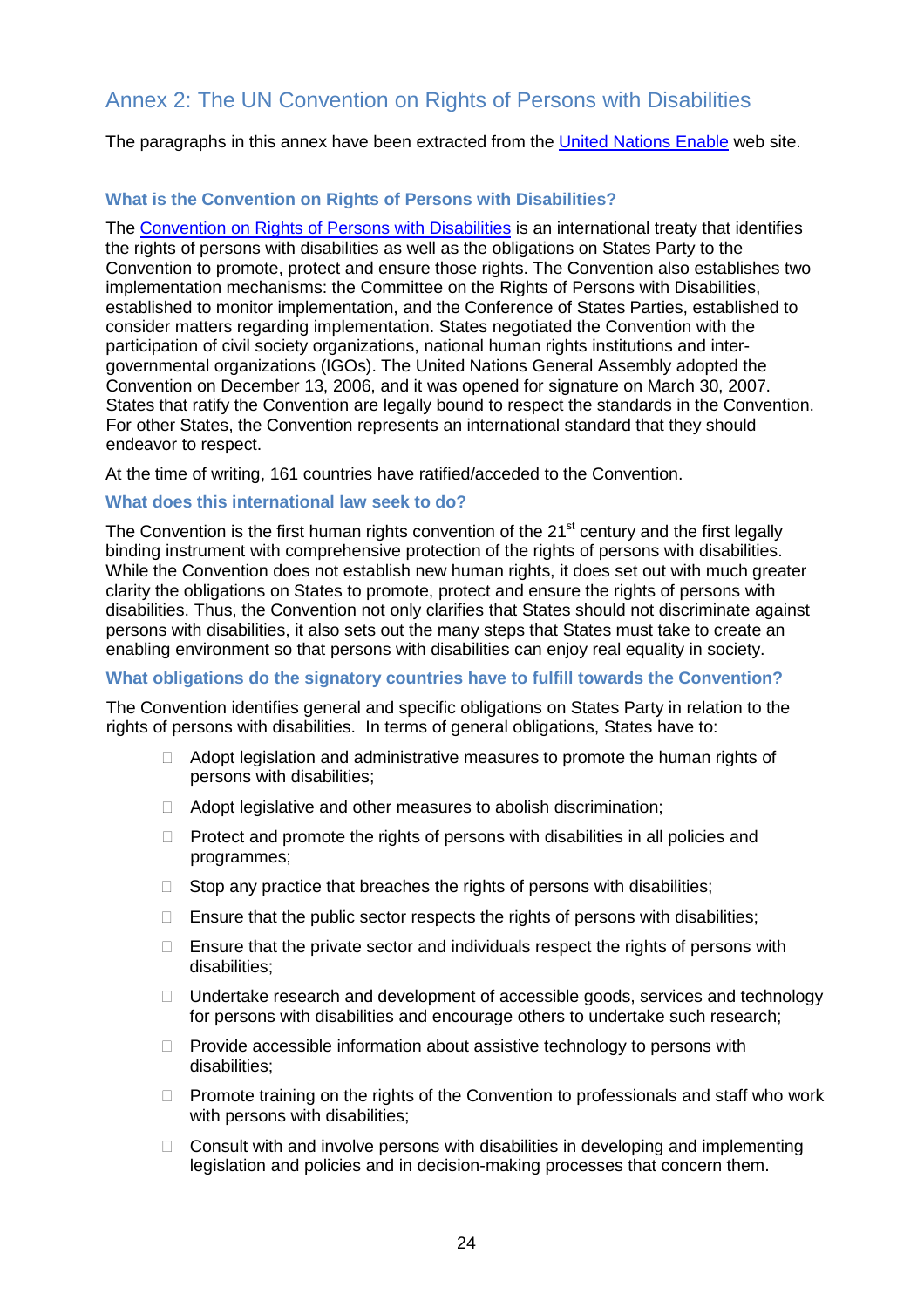### <span id="page-24-0"></span>Annex 3: Case Study - Inclusive Publishing in Bangladesh – the training experience

In 2014, the Accessible Books Consortium sponsored a training workshop on inclusive publishing in Bangladesh with training provided by the DAISY Consortium. Funding for the capacity building project in Bangladesh was provided by the Government of Australia. A total of 18 participants, consisting of representatives from commercial publishers, governmental publishers, NGOs and organizations of people with disabilities, participated in this three day intensive hands on training program.

The objective of this training program was to make publishers aware of the lack of reading material in accessible format for persons with print impairments, which include people with blindness, low vision, dyslexia, certain physical disabilities and the illiterate/low literate. The participants learnt how they could adopt inclusive publishing techniques by making eBooks, which are for everyone including people with disabilities.

One of the early direct benefits of the ABC capacity building activity in Bangladesh was that the Ministry of Education participated in the workshop. Consequently, the Ministry adopted a policy to provide books in accessible format to students with blindness. With the help of the Young Power in Social Action (YPSA), a non-profit social development organization in Bangladesh, school textbooks were produced in a full-text full-audio DAISY format. With the help of the Government of Bangladesh, the project is now undertaking Braille production for students, as well as expanding its work to make available texts for students at the university level.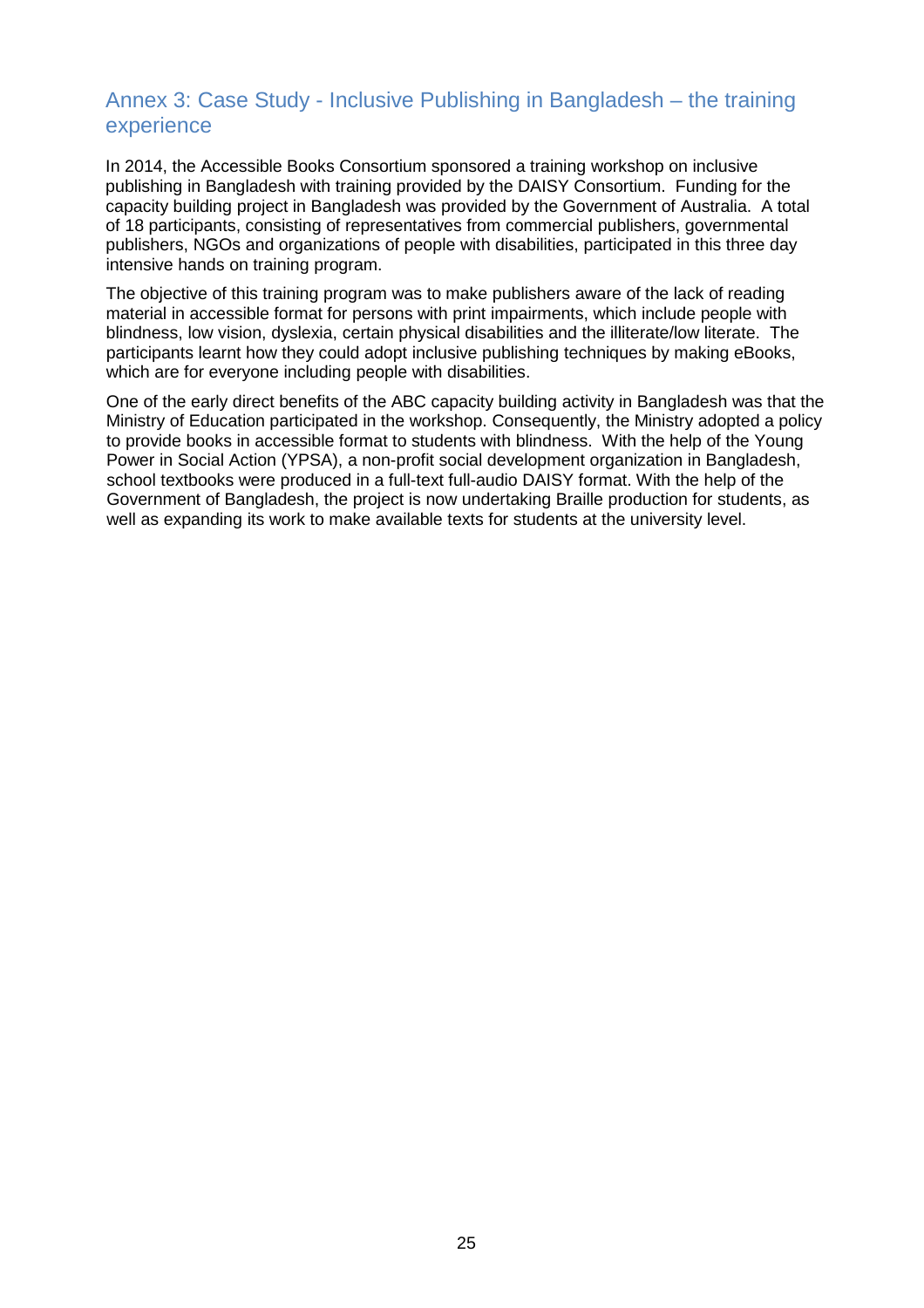# <span id="page-25-0"></span>Annex 4: Case Study - Implementing the Marrakesh VIP Treaty in India

India's copyright law is one with the broadest possibilities for persons with disabilities to gain access to information and to make accessible formats available to them without a license. Among its special provisions for the benefit of persons with disabilities is a wide and inclusive exception of copyrights. As long as the producer ensures that converted formats are only accessed by persons with disabilities, the non-profit adaptation, reproduction, issue of copies or communication to the public of any work in any accessible format is permitted, by any person, including sharing with any person with disabilities, educational purposes or research, or any organization.

With a strong presence of NGOs, led by the DAISY Forum of India, Center for Internet and Society, Inclusive Planet and Bookshare India, as well as the Right to Read Campaign, and a broad coalition of civil society, academia, media, authors and publishing houses, a detailed report highlighting the best practices of copyright exceptions for persons with disabilities in other countries was presented to the Government of India in 2009. As a result, the final Copyright Amendment Act No. 27 of 2012 included special provisions for the benefit of persons with print disabilities.

India was the first country to ratify the Marrakesh Treaty to Facilitate Access to Published Works for Persons Who Are Blind, Visually Impaired or Otherwise Print Disabled. In the twelve months that the Treaty was open for signatures, WIPO received signatures from 80 countries across the globe. Within a year of submitting its signature to WIPO, India ratified the Treaty and submitting its instrument of ratification to WIPO. India has been hailed as a leader in this significant struggle to provide accessible content to a large number of blind and print disabled people. Heads of international organizations have urged the other signatories to follow India's example and make ratification of the Marrakesh Treaty a priority.<sup>[6](#page-19-0)</sup>

 $\overline{a}$ 

<sup>&</sup>lt;sup>6</sup> See Innovative Policy 2014 on Accessibility, Copyright exception for accessible formats. Accessed via <http://zeroproject.org/policy/india/> on 27 January 2015.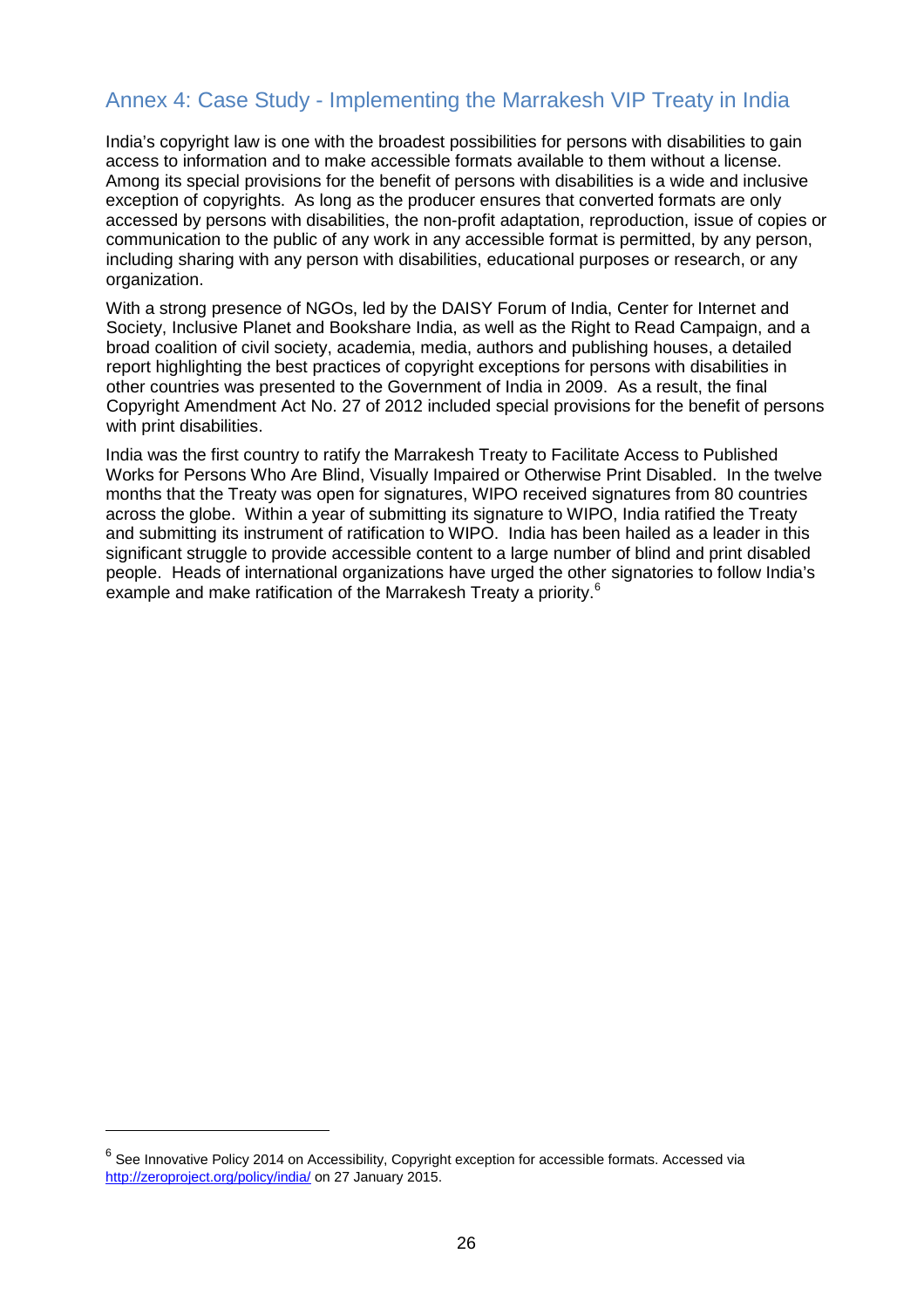## <span id="page-26-0"></span>Annex 5: Sample letter requesting rights for the production of works

The following sample letter is based on ones that have been used by the Accessible Books Consortium in its 'capacity building' activities in least developed and developing countries. It would need to be adapted for local requirements and circumstances.

(Insert Date)

Dear Sir/Madam,

REQUEST FOR RIGHT TO PRODUCE BOOKS IN ACCESSIBLE FORMATS

I am writing to you on behalf of (Insert Name of Requesting Organization) to ask for permission to produce the attached list of books in accessible formats (see Appendix 1), which will then be made available to people who are blind, visually impaired or are otherwise print disabled.

In (Insert Country) there are approximately (insert number) people who are print disabled. According to a recent survey, the number of students who are print disabled is about (Insert Number). One of the major reasons that such a low number of persons with print disabilities pursue education in (Insert Country) is the non-availability of books in accessible formats such as braille, audio, or large print. (Insert Name of Requesting Organization) has been working to improve this situation by providing texts in audio formats.

I believe publishers often consider and wish to assist the large number of people who are not able to read printed publications. Yet publishers may not know how to assist these persons with print disabilities. Publishers may also hesitate to assist such persons because they are unsure about the legal protection of their titles.

#### **Our appeal to you**

Persons with print disabilities can participate in education, employment, culture and the general life of society if they are able to read the same material as others, at the same time and at no additional cost. This can be achieved by producing mainstream commercial publications in a fully accessible digital format. Towards this end, (name of Requesting Organization) will be organizing training for commercial publishers on how to produce books in accessible formats.

E-books on the open market are an exciting development when they are produced in accessible formats. These e-publishing technologies can enable persons with print disabilities to read content at the same time and convenience and at no higher cost as their sighted peers.

We appeal to you to provide print disabled people with access to your books by supporting and assisting (name of Requesting Organization).

I understand that you are the copyright holder of the titles in the attached list and I would be extremely grateful if you would reply to this request by confirming that you are prepared to grant rights to produce these books in accessible formats for the listed titles according to the attached Terms and Conditions (see attached Appendix 2). If possible, we would be interested in receiving the electronic files of the listed titles so as to facilitate (name of Requesting Organization)'s conversion of the listed titles into accessible formats. These Terms and Conditions are intended to ensure that your rights will be properly protected.

Please also let us know if you are interested in attending a seminar on how to produce books in accessible formats that will take place on (Insert Date).

Feel free to contact me for more information or as soon as you are ready for further discussions.

We trust you will consider our request favorably and we thank you in advance for your assistance.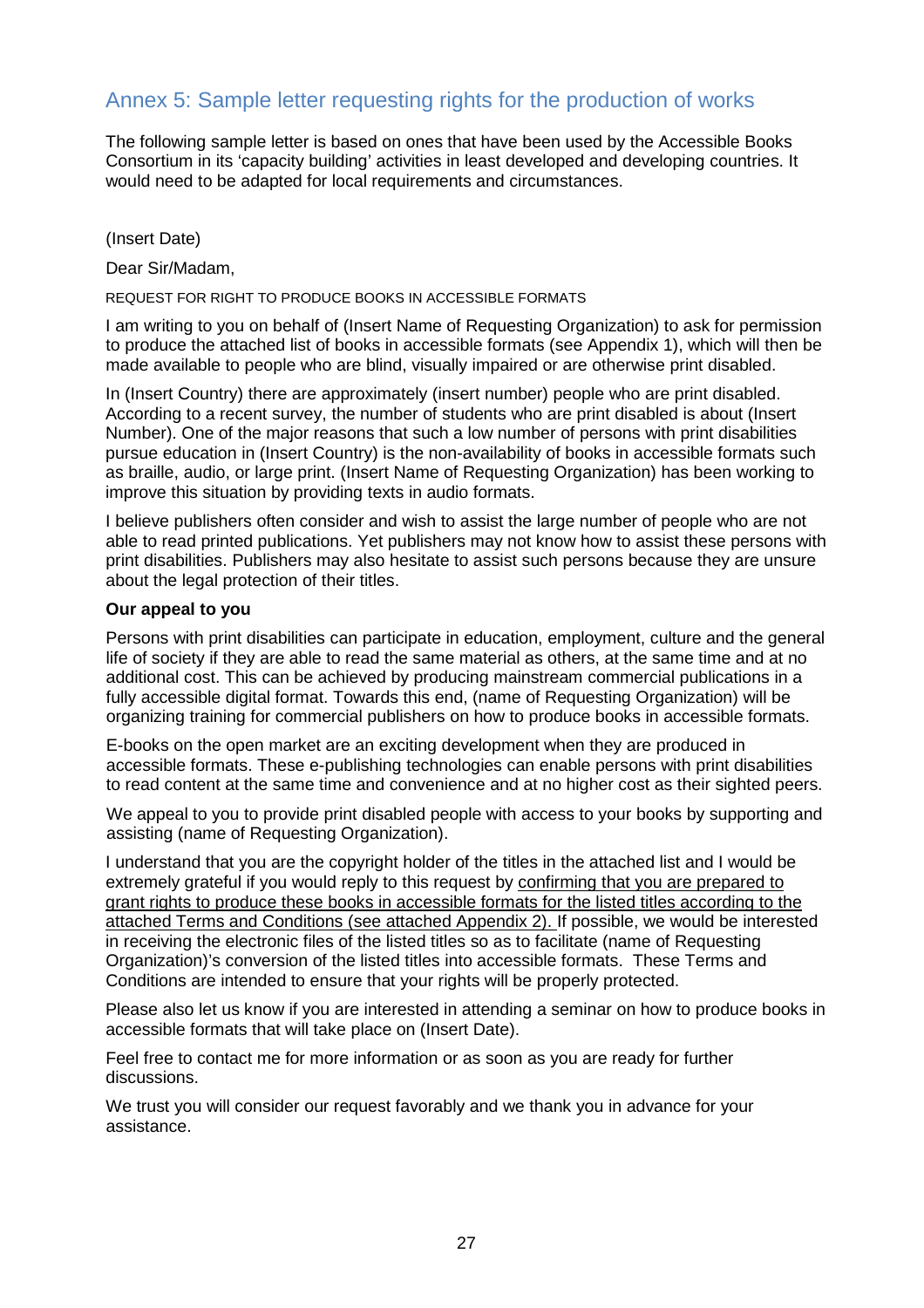#### [Insert Name of Requesting Organization]

|                | <b>ISBN</b> | Author | <b>Title</b> | Copyright<br>holder | Publisher | Pages | Date of<br>Publication | Language |
|----------------|-------------|--------|--------------|---------------------|-----------|-------|------------------------|----------|
| 1              |             |        |              |                     |           |       |                        |          |
| $\overline{2}$ |             |        |              |                     |           |       |                        |          |
| 3              |             |        |              |                     |           |       |                        |          |
| $\overline{4}$ |             |        |              |                     |           |       |                        |          |
|                |             |        |              |                     |           |       |                        |          |
|                |             |        |              |                     |           |       |                        |          |
|                |             |        |              |                     |           |       |                        |          |
|                |             |        |              |                     |           |       |                        |          |
|                |             |        |              |                     |           |       |                        |          |

#### **Appendix 1 - List of Books**

#### **Appendix 2 – Terms and Conditions**

#### **1. Requesting Organization**

a. In consideration of the Requesting Organization giving the copyright holder the opportunity of undergoing training, free of charge, on how to produce books in accessible formats:

1. The copyright holder grants to the Requesting Organization, free of charge, the right to adapt and to reproduce the books listed in Appendix 1 to create Accessible Versions of the listed books.

2. The copyright holder also grants to Requesting Organization, free of charge, the right:

i) to distribute and make available to Beneficiaries located in [Insert Country] the Accessible Versions of the listed books that have been adapted and reproduced by the Requesting Organization and

ii) to authorize the ABC Book Service at the World Intellectual Property Organization (WIPO) in Geneva, Switzerland, to distribute and make available to Beneficiaries located anywhere in the world the Accessible Versions of the listed books that have been adapted and reproduced by the Requesting Organization.

- b. The copyright holder warrants and confirms to Requesting Organization that it has full title to grant the rights set out in paragraph 1.a.2 to the Requesting Organization.
- c. Any limitations to these rights shall be notified by the copyright holder by email communication to the Requesting Organization on acceptance of these terms and conditions and in the event of any limitation in such rights.